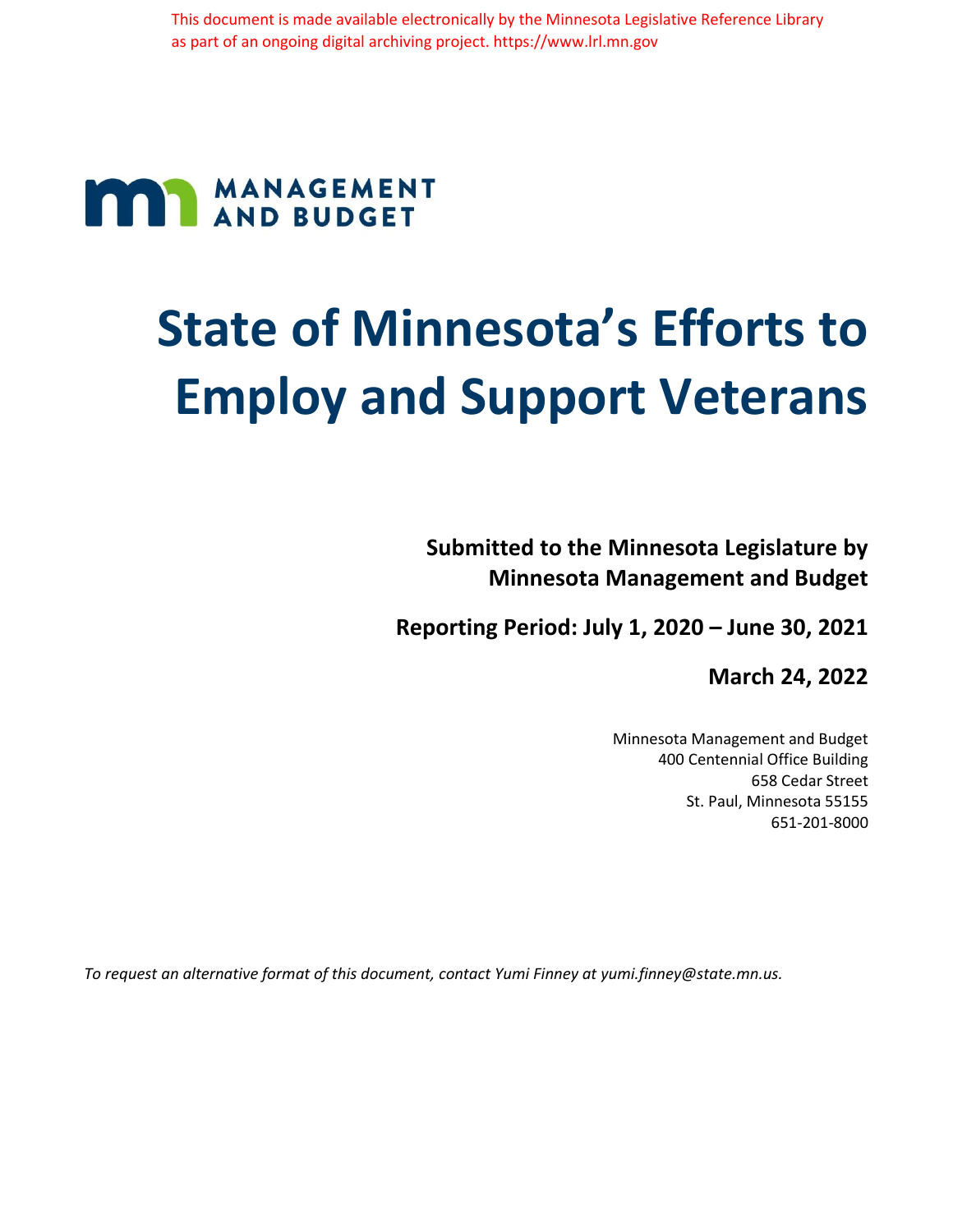## **Table of Contents**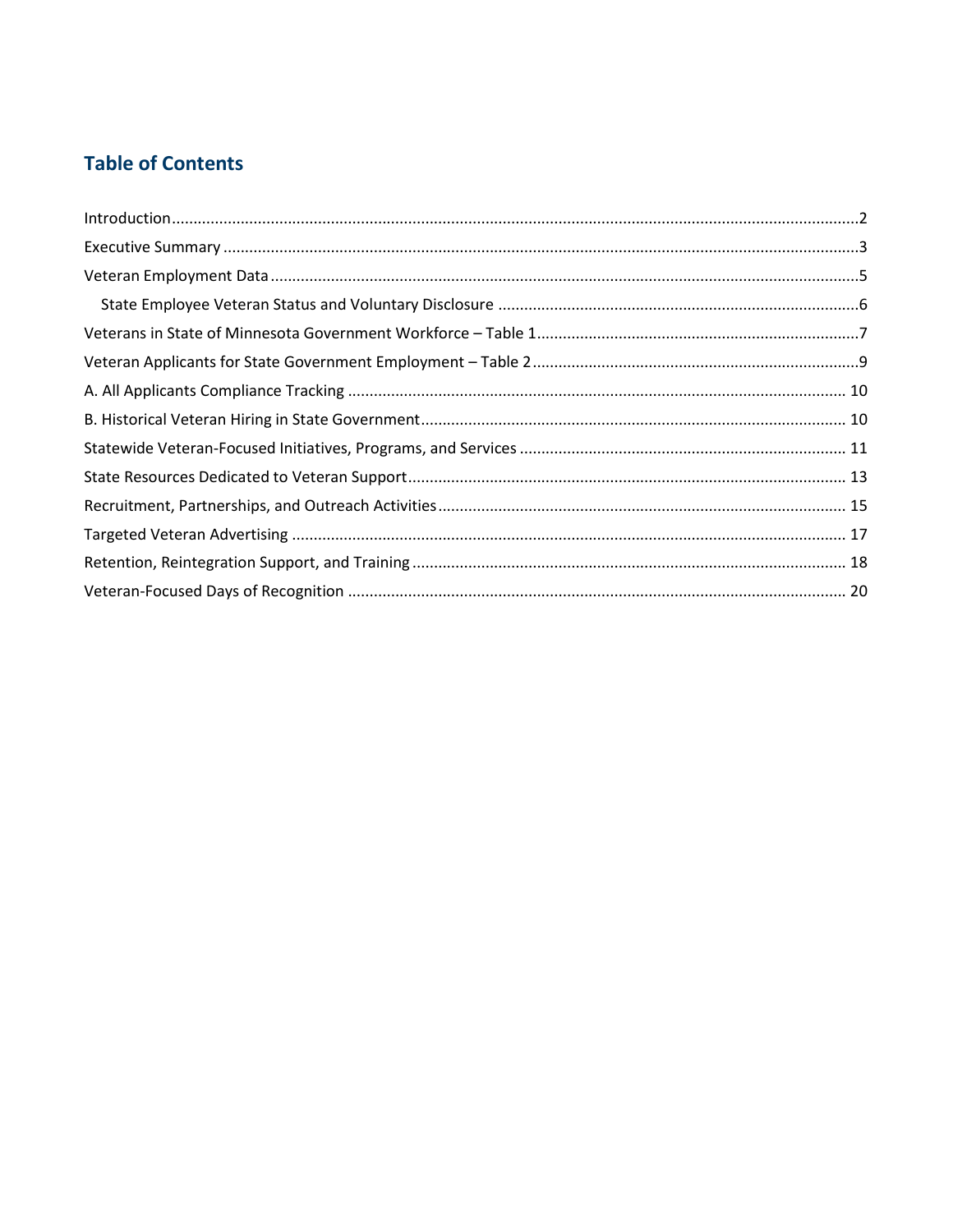# <span id="page-2-0"></span>**Introduction**

The State of Minnesota seeks and values the unique skills of those who have served or are serving in the military. We actively recruit, hire, and develop veterans and service members because they bring important contributions to the workplace. This report provides the state's efforts to recruit and employ veterans during fiscal year 2021.

The data reported here is collected as required by the Minnesota Legislature. In addition, **Executive Order 19-20** instructs state agencies to report their veteran-focused recruitment and retention activities. Self-identification of veteran status is voluntary, and employees are not legally required to provide this information.

Minnesota Management and Budget would like to acknowledge and thank the executive branch agencies for their support and for providing information on their recruitment and retention activities included in this report. Through our joint efforts we are better positioned to serve Minnesota's veterans.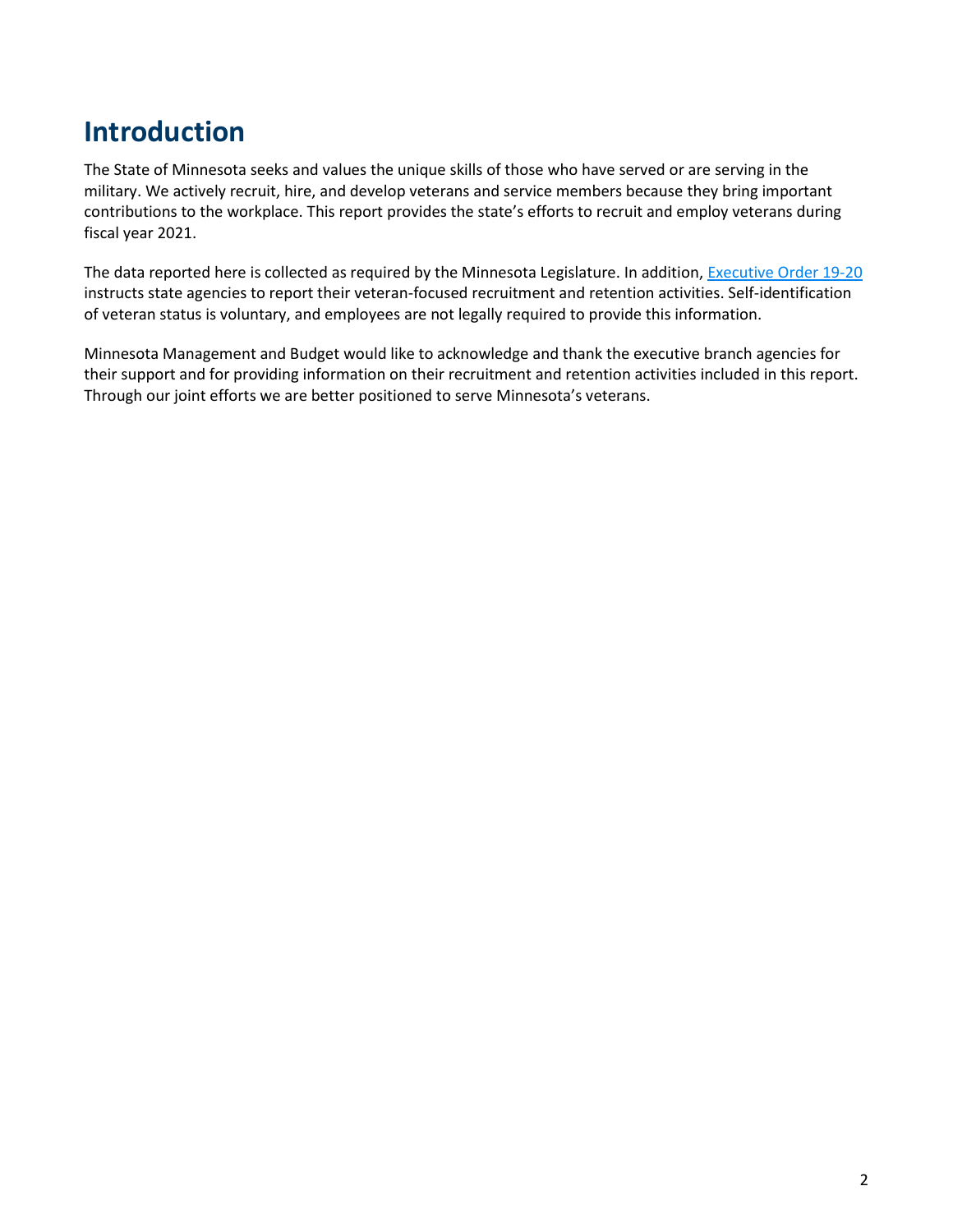# <span id="page-3-0"></span>**Executive Summary**

The Commissioner of Minnesota Management and Budget (MMB) is required by Minnesota law (Article 3, Section 22 of Chapter 94) to annually collect data on the number of veterans in cabinet-level state agencies and veteran information at various points in the state recruitment and selection process. In addition, Executive Order 19-15 instructs state agencies to submit to MMB their veteran-focused recruitment and retention efforts demonstrating their support, commitment, and actions to making Minnesota a more military and veteranfriendly state.

Fiscal year 2021 continued to be a challenge related to hiring and retaining all employees, including veterans, during the COVID-19 pandemic. Many state agencies were under a hiring freeze from April 2020 through June 2021, which limited their ability to hire any employees, including veterans. In addition, the State has had to think creatively about how to recruit in a virtual environment due to requirements of social distancing and prohibitions on indoor gatherings such as career fairs.

# **Workforce Representation**

According to fiscal year 2021 data, 7.6 percent of the state government full-time employees in cabinet-level agencies self-identified as veterans. By comparison, 4.0 percent of Minnesota's overall labor force over the ages of 18 are veterans (U.S. Census Bureau, 2019 American Community Survey). In fiscal year 2021, 8.5 percent of employees hired by cabinet-level agencies into full-time positions were veterans. <sup>1</sup> Veterans are not a protected group under Minnesota law, however the State of Minnesota monitors and actively recruits this group.

Our analysis shows the number of veterans in state government will continue to decrease if the percent of veteran applicants and new hires does not stay near 8 percent.

|                                                | <b>FY 2020</b> | <b>FY 2021</b> |
|------------------------------------------------|----------------|----------------|
| % of all applications submitted by<br>veterans | 6,578 (7.7%)   | 6,752 (8.0%)   |
| % of all hires that are veterans               | 242 (6.8%)     | 223 (8.5%)     |
| % of employees that are veterans               | 7.8%           | 7.6%           |

#### *Two-Year Snapshot: Full Time Employees, Cabinet-Level Agencies*

To promote the state as a veteran-friendly employer and to increase employment opportunities for veterans in state government during fiscal year 2021, state agencies:

• Conducted veteran-focused recruitment and retention activities to increase the numbers of veterans and retain them.

 $1$  Employees are not required to self-identify their veteran status, so the number reported may not fully reflect veterans working for the State of Minnesota.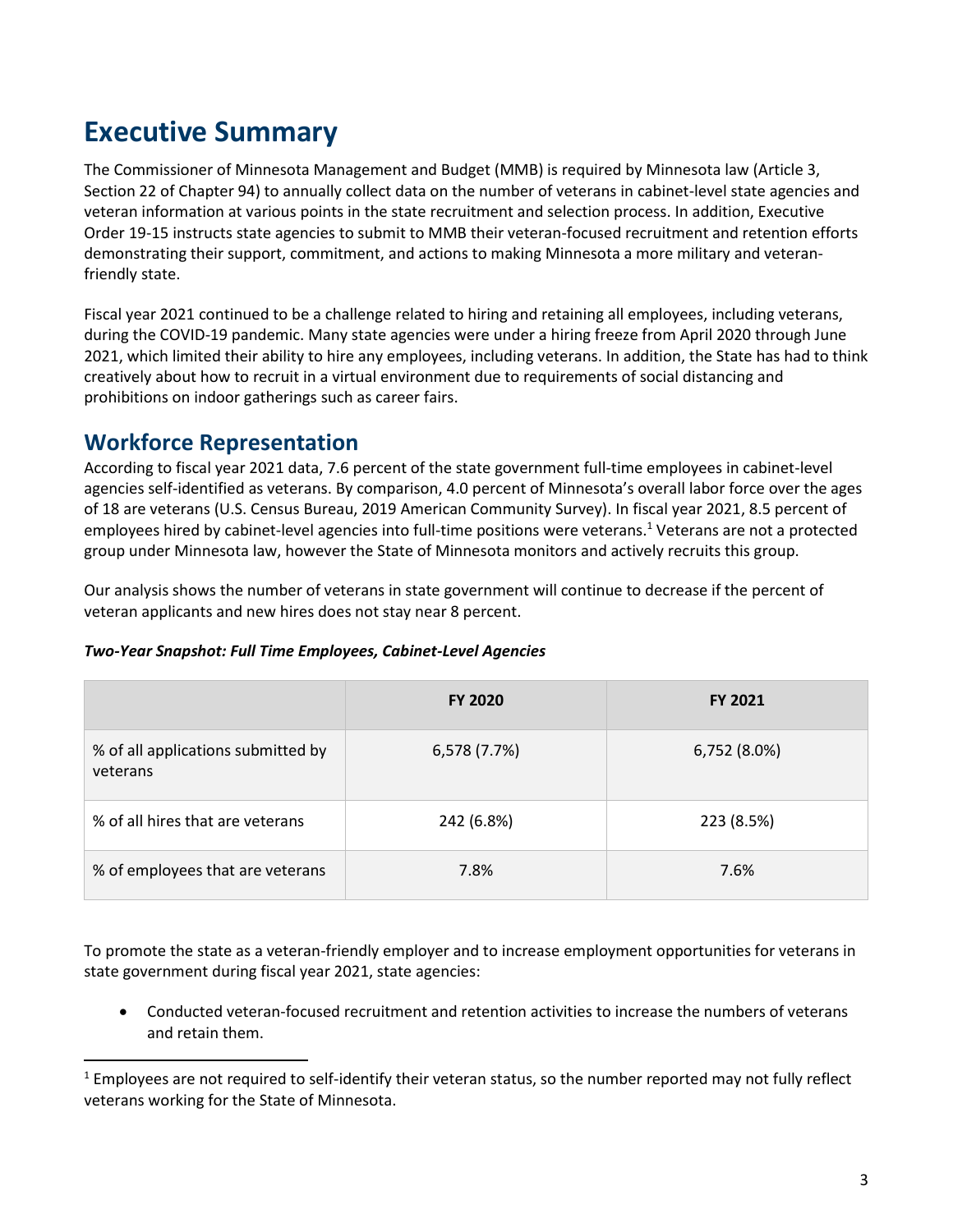- Provided reintegration education and training to agency staff.
- Developed partnerships with veteran organizations and advocates.
- Provided support to deployed military employees.
- Retained job classifications whose sole purpose is supporting veterans, and in some cases, must be filled by veterans.

# **Agency Outreach and Recruitment Efforts**

An important component of the state's recruitment strategy is participating in networking, outreach, and recruitment events. State agencies participate in various outreach and recruitment events throughout the year to raise awareness of employment opportunities with the state. In fiscal year 2021, most of these events were virtual events due to the COVID-19 pandemic.

#### *Veterans Virtual Career Fair*

During this reporting period, several state agencies participated in virtual career fairs for veterans. State agency staff offered resume tips and networking advice to veterans and also promoted employment opportunities within state agencies. The virtual career fairs were held on the following dates:

- Veterans Virtual Resource Fair: July 16,2020
- Veterans Virtual Career Fair: July 23, 2020
- Veterans Virtual Career Fair: November 19, 2020

# **Dedicated Staff**

Some state agencies have dedicated staff to support veterans. The Minnesota Department of Veterans Affairs provides services to ensure that Minnesota's veterans, their dependents, and survivors receive the full measure of benefits and services to which they are entitled. In addition, the Minnesota Department of Military Affairs supports Minnesota National Guard members. Additional information on dedicated agency staff serving veterans is in the *State Resources Dedicated to Veteran Support* section of the report.

#### **Executive Order 19-20 Taskforce**

In September 2019, several state agencies formed a task force to ensure collaboration to implement Executive Order 19-20 *Supporting the Selection and Employment of Veterans*. Participating agencies include: the Minnesota Department of Veteran Affairs, the Department of Employment and Economic Development, and Minnesota Management and Budget. This group attempts to meet monthly but was unable to always meet this frequency during this reporting period due to the conflicting demands of the COVID-19 pandemic. The task force developed a work plan to guide their work and identified the following priorities: 1) Recruiting veterans for state jobs 2) Providing training for Human Resource personnel, Hiring Managers, and Recruiters, and 3) Adding veteran-related resources to MMB's HR Toolbox, an online resource for state employees. In fiscal year 2021, the group coordinated on three virtual career fairs for veterans. They also provided training to veterans on job search skills and provided information to state HR offices on the military and some specific skills sets veterans would bring to state jobs.

#### **State Spending with Veterans**

An important part of the economic vitality of the state are thriving businesses. The state has been intentional in its outreach efforts to include veteran businesses as registered vendors. The Department of Administration's Office of Equity in Procurement was established to improve the state's spending with targeted businesses.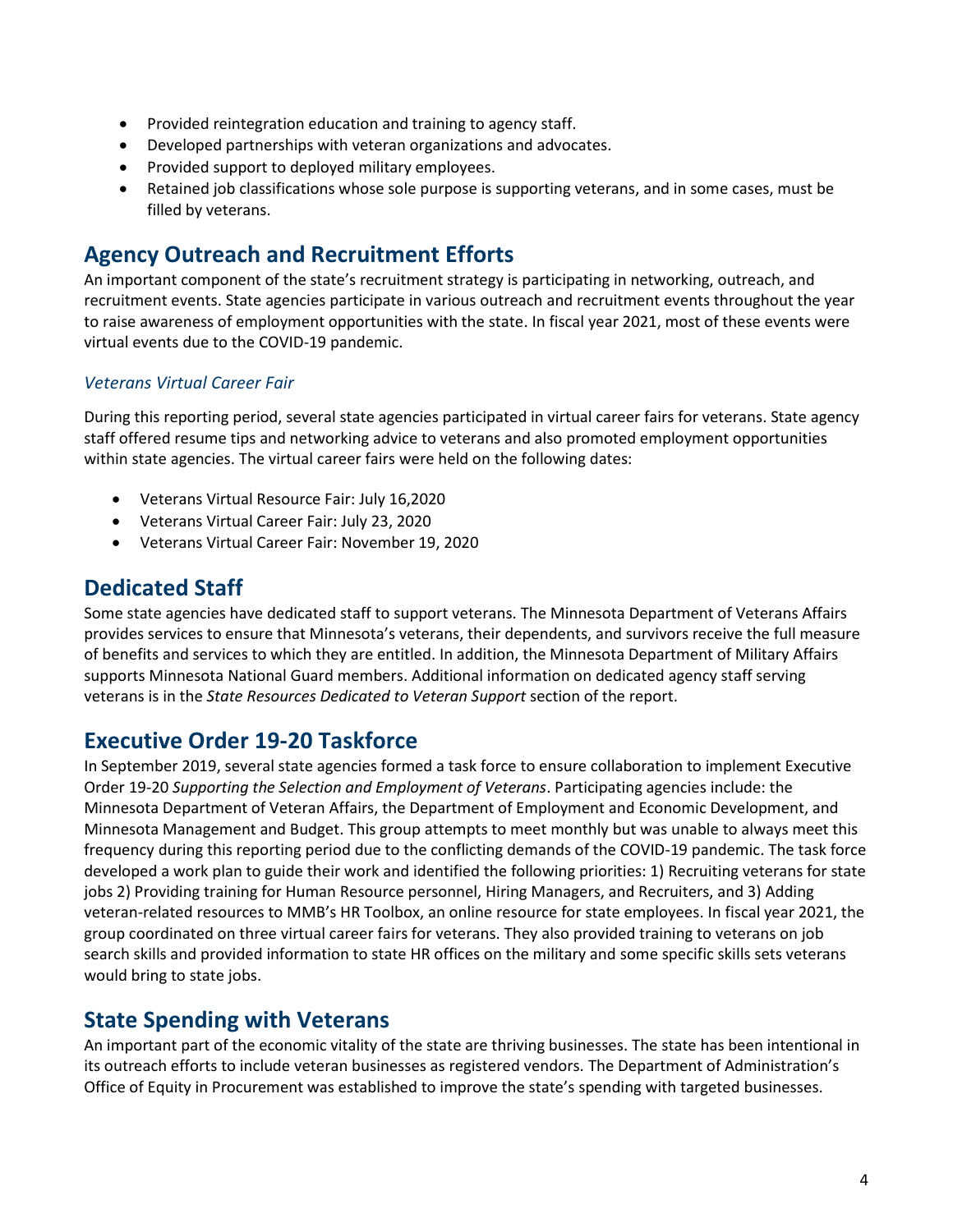#### **Veterans Business Program**

Minnesota Department of Transportation's Contacts - Civil Rights - [MnDOT \(state.mn.us\)](https://www.dot.state.mn.us/civilrights/contacts.html) provides verified veteran-owned small businesses with increased access to state contracting opportunities. This program is for Minnesota-based businesses that are at least 51 percent owned by veterans.

#### **Veterans Business Loan Program**

For veterans interested in starting a new business in Minnesota or reestablishing a business left behind after deployment to active duty, the Minnesota Department of Employment and Economic Development provides several resources including expert business guidance and some targeted business financing options.

## **Building Talent Pipelines**

Minnesota veterans are an excellent pipeline for Minnesota's workforce. A number of cabinet-level agencies have made great strides to successfully engage veterans in the State of Minnesota's workforce.

#### **Veteran Focused Legislation**

The State of Minnesota recognizes the training and experience of military services of the government and this commitment is demonstrated in several state laws.

#### **M.S. 43A.09 Recruitment**

[State Personnel Management: Recruitment statute](https://mn.gov/mmb/assets/9a-recruitment_tcm1059-124107.docx) requires MMB, in cooperation with appointing authorities of all state agencies, to emphasize recruitment of veterans in addition to protected group members to "assist state agencies in meeting affirmative action goals to achieve a balanced workforce."

#### **M.S. 43A.11 Veterans' Preference**

The [Minnesota Veterans' Preferenc](https://www.revisor.mn.gov/statutes/?id=43A.11)e statute requires notification to state applicants that they may elect to use veterans' preference. It requires that applicants who meet the minimum qualifications for a vacant position and claim disabled veterans' preference be listed in the applicant pool ahead of all other applicants, and those claiming non-disabled veterans' preference be listed ahead of non-veterans. It also provides this preference to spouses of deceased veterans or of disabled veterans who because of disability are unable to qualify. It also requires that each recently separated veteran who meets minimum qualifications for a vacant position and has claimed a veterans' or disabled veterans' preference must be considered for the position and requires that the top five recently separated veterans must be granted an interview for the position. Finally, it requires appointing authorities who reject a finalist who has claimed veterans' preference to notify the finalist of the reasons for rejection.

#### **M.S.43A.111 Noncompetitive Appointment of Certain Disabled Veterans**

The [Noncompetitive Appointment of Certain Disabled Veterans statute a](http://www.beta.mmb.state.mn.us/doc/sema4/bull/7312012.pdf)llows state agencies to make noncompetitive appointments to classified positions for qualified disabled veterans with a verified service connected disability rating of at least 30 percent.

For more information, please visi[t Veterans](https://mn.gov/mmb/employee-relations/equal-opportunity/veterans/) on MMB's website.

# <span id="page-5-0"></span>**Veteran Employment Data**

The state employee data in the following tables are collected from the state's job applicant tracking and personnel information system. The data is from fiscal year 2021 (July 1, 2020 to June 30, 2021) and these tables represent a snapshot of state employee data as of June 30, 2021.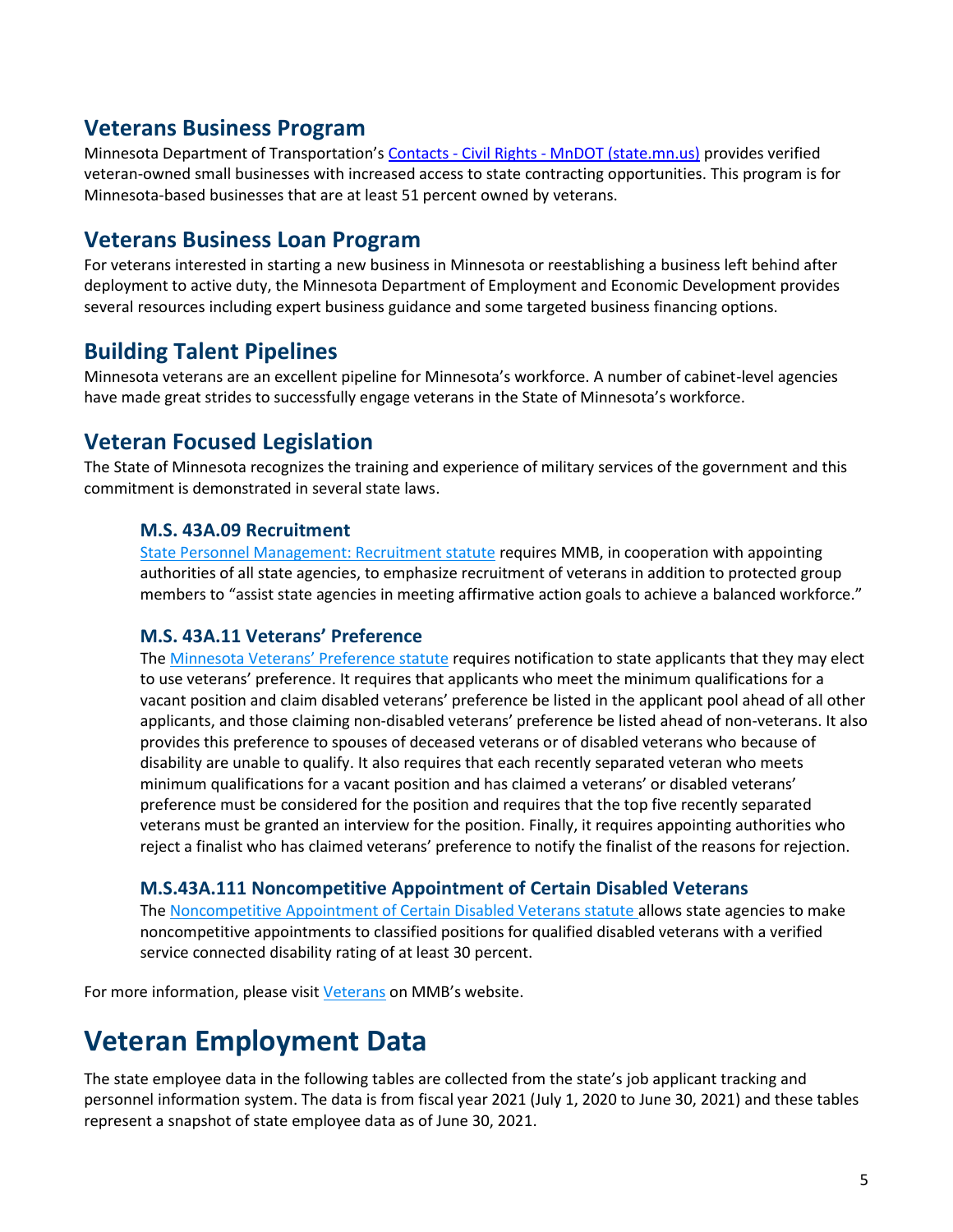The numerical data in this report is from the cabinet-level agencies in the executive branch as required by statute. The cabinet-level agencies account for over 94 percent of state employees. The data in Tables 1-3 do not include executive branch agencies and commissions outside of the cabinet-level agencies, the legislative branch, judicial branch, Minnesota State, or the retirement agencies.

# <span id="page-6-0"></span>**State Employee Veteran Status and Voluntary Disclosure**

State law requires that the number of veterans among the state government cabinet-level agency workforce be reported to the Legislature every year. Identification of veteran status is voluntary and employees are not legally required to provide this information. To obtain veteran status from state employees, we offer a "Self Service" webpage where state employees can update their demographics, including veteran status, at any time. Employees are encouraged but are not required to disclose their veteran status. As a result, some employees who are veterans may have not self-identified as such, impacting the accuracy of this data. Currently, 7.6 percent of full-time cabinet agency employees self- identify as veterans.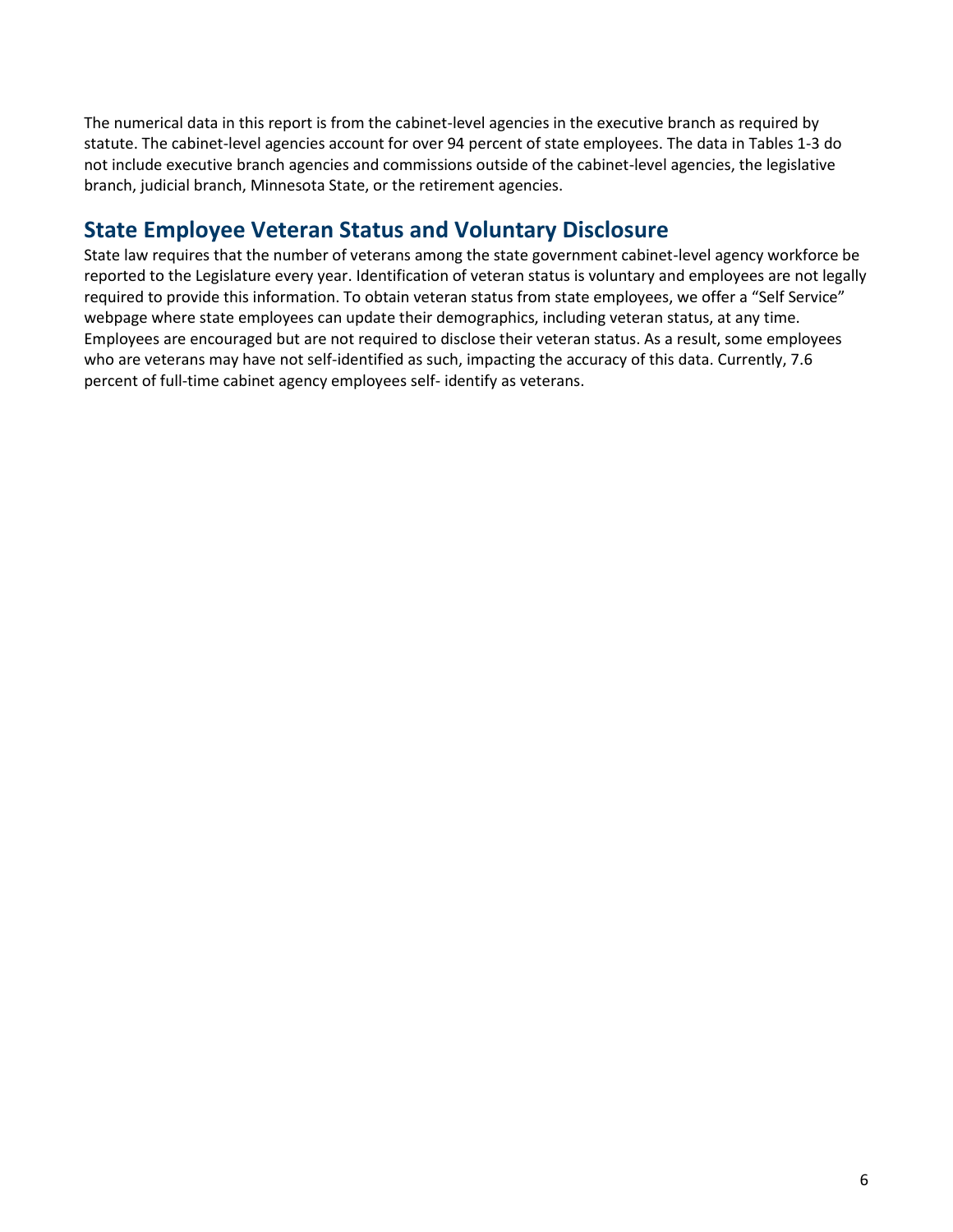# <span id="page-7-0"></span>**Veterans in State of Minnesota Government Workforce – Table 1**

Table 1 shows the distribution of veterans in executive branch cabinet-level agencies. Key points:

- About 7.6 percent of State of Minnesota government cabinet-level agency full-time employees self-identified as veterans.
- 4.0 percent of Minnesota's civilian labor force between the ages of 18 and 64 are veterans. Labor force means employed or available and actively seeking employment. *Source: U.S. Census, 2019 American Community Survey*.
- All 2021 hiring was impacted by an ongoing hiring freeze for most positions, which began in April 2020 and lasted until July 1, 2021.

#### **Table 1 Veterans in the State of Minnesota Government Workforce Cabinet-Level Agencies, FY2021**

| <b>Cabinet-Level Agency</b>                 | <b>Number of</b><br><b>Employees in</b><br><b>Full Time</b><br><b>Positions</b> | <b>Number of Full-</b><br><b>Time Employees</b><br><b>Who Self-</b><br><b>Identified as</b><br><b>Veterans</b> | <b>Number of Full-</b><br><b>Time Positions</b><br>Hired in FY 2021 | <b>Number of Full-</b><br><b>Time Veterans</b><br><b>Positions Hired in</b><br>FY 2021 |
|---------------------------------------------|---------------------------------------------------------------------------------|----------------------------------------------------------------------------------------------------------------|---------------------------------------------------------------------|----------------------------------------------------------------------------------------|
| Administration                              | 487                                                                             | 26                                                                                                             | 22                                                                  | $\mathbf 0$                                                                            |
| Agriculture                                 | 432                                                                             | 18                                                                                                             | 17                                                                  | $\mathbf 0$                                                                            |
| <b>Bureau of Mediation Services</b>         | 13                                                                              | $\overline{2}$                                                                                                 | $\mathbf{1}$                                                        | $\mathbf 0$                                                                            |
| Commerce                                    | 319                                                                             | 18                                                                                                             | 10                                                                  | $\mathbf 0$                                                                            |
| Corrections                                 | 4,019                                                                           | 491                                                                                                            | 357                                                                 | 46                                                                                     |
| Education                                   | 386                                                                             | 8                                                                                                              | 20                                                                  | $\mathbf{1}$                                                                           |
| <b>Employment &amp; Economic</b><br>Develop | 1,367                                                                           | 80                                                                                                             | 213                                                                 | 9                                                                                      |
| Health                                      | 1,558                                                                           | 47                                                                                                             | 175                                                                 | 5                                                                                      |
| <b>Housing Finance Agency</b>               | 264                                                                             | 5                                                                                                              | 23                                                                  | $\mathbf{1}$                                                                           |
| Human Rights                                | 41                                                                              | 3                                                                                                              | $\overline{4}$                                                      | $\mathbf 0$                                                                            |
| <b>Human Services</b>                       | 5,510                                                                           | 269                                                                                                            | 343                                                                 | 37                                                                                     |
| Iron Range Resources & Rehab.               | 41                                                                              | $\overline{4}$                                                                                                 | $\overline{3}$                                                      | $\mathbf 0$                                                                            |
| Labor & Industry                            | 420                                                                             | 30                                                                                                             | 43                                                                  | 3                                                                                      |
| <b>Military Affairs</b>                     | 370                                                                             | 122                                                                                                            | 48                                                                  | 14                                                                                     |
| MN Management & Budget                      | 256                                                                             | 8                                                                                                              | 22                                                                  | $\mathbf 0$                                                                            |
| <b>Natural Resources</b>                    | 2,257                                                                           | 116                                                                                                            | 405                                                                 | 32                                                                                     |
| Office of Higher Education                  | 66                                                                              | $\overline{2}$                                                                                                 | 10                                                                  | $\mathbf 0$                                                                            |
| Office of MN.IT Services                    | 2,408                                                                           | 202                                                                                                            | 109                                                                 | 7                                                                                      |
| <b>Pollution Control Agency</b>             | 846                                                                             | 26                                                                                                             | 65                                                                  | $\overline{2}$                                                                         |
| <b>Public Safety</b>                        | 2,002                                                                           | 238                                                                                                            | 215                                                                 | 19                                                                                     |
| Revenue                                     | 1,364                                                                           | 52                                                                                                             | 69                                                                  | 3                                                                                      |
| Transportation                              | 5,004                                                                           | 401                                                                                                            | 355                                                                 | 29                                                                                     |
| <b>Veterans Affairs</b>                     | 776                                                                             | 114                                                                                                            | 96                                                                  | 15                                                                                     |
| <b>Total</b>                                | 29,719                                                                          | 2,256                                                                                                          | 2,625                                                               | 223                                                                                    |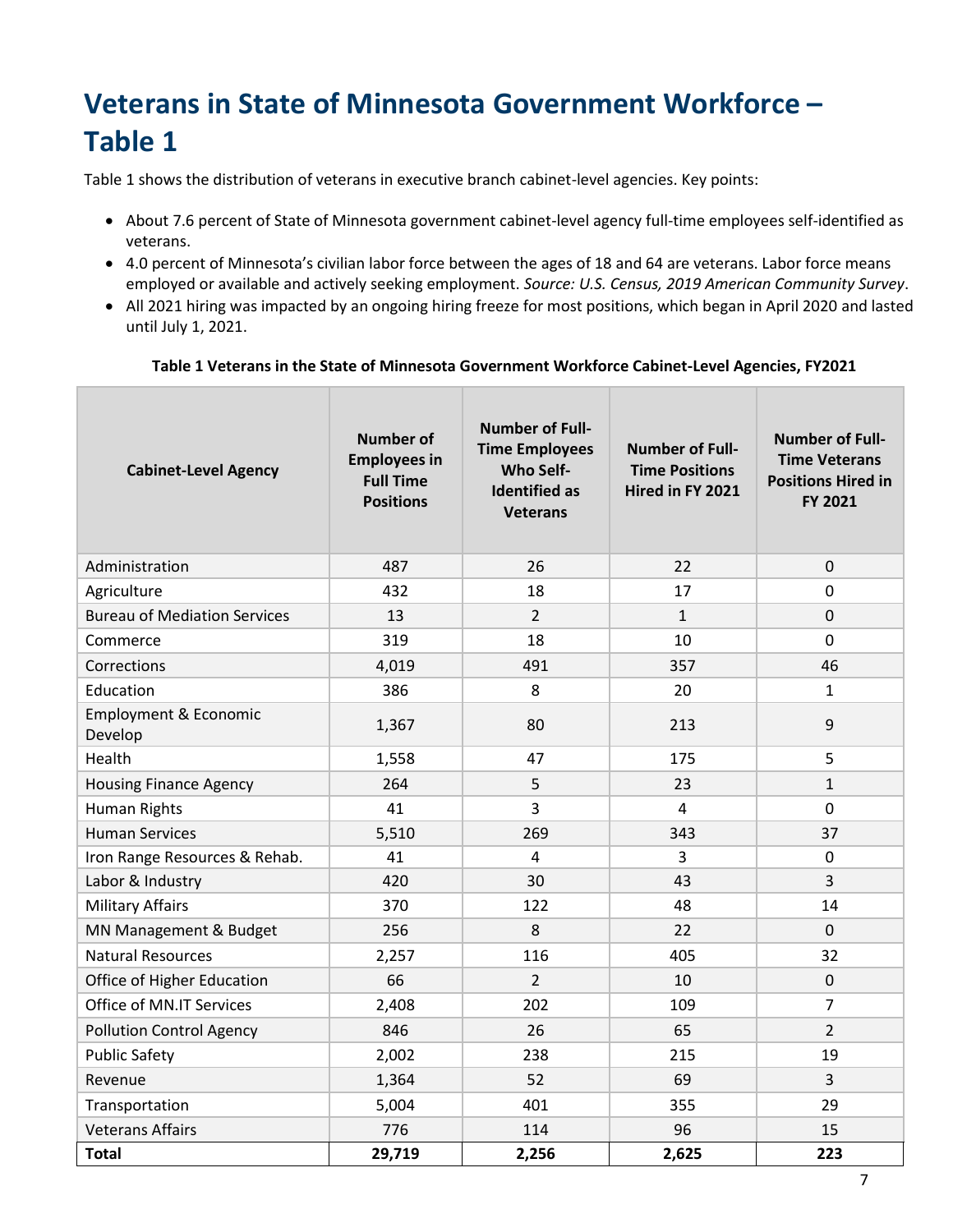**Column 2 -** total number of persons employed in full-time positions listed by the state agency. Rule 3900.400 definition of fulltime employee is an employee who is normally scheduled to work 80 hours in a biweekly period.

**Column 3 -** total number of employees identified in Column 2 who self-identified as veterans. Disclosure of an employee's veteran status is voluntary and based on self-identification. Employees are encouraged, but are not required to disclose their veteran status.

**Column 4 -** total number of vacant full-time positions in the agency filled by hiring or appointment for fiscal year 2021.

**Column 5 -** total number of full-time hires who indicated veteran status in FY 2021.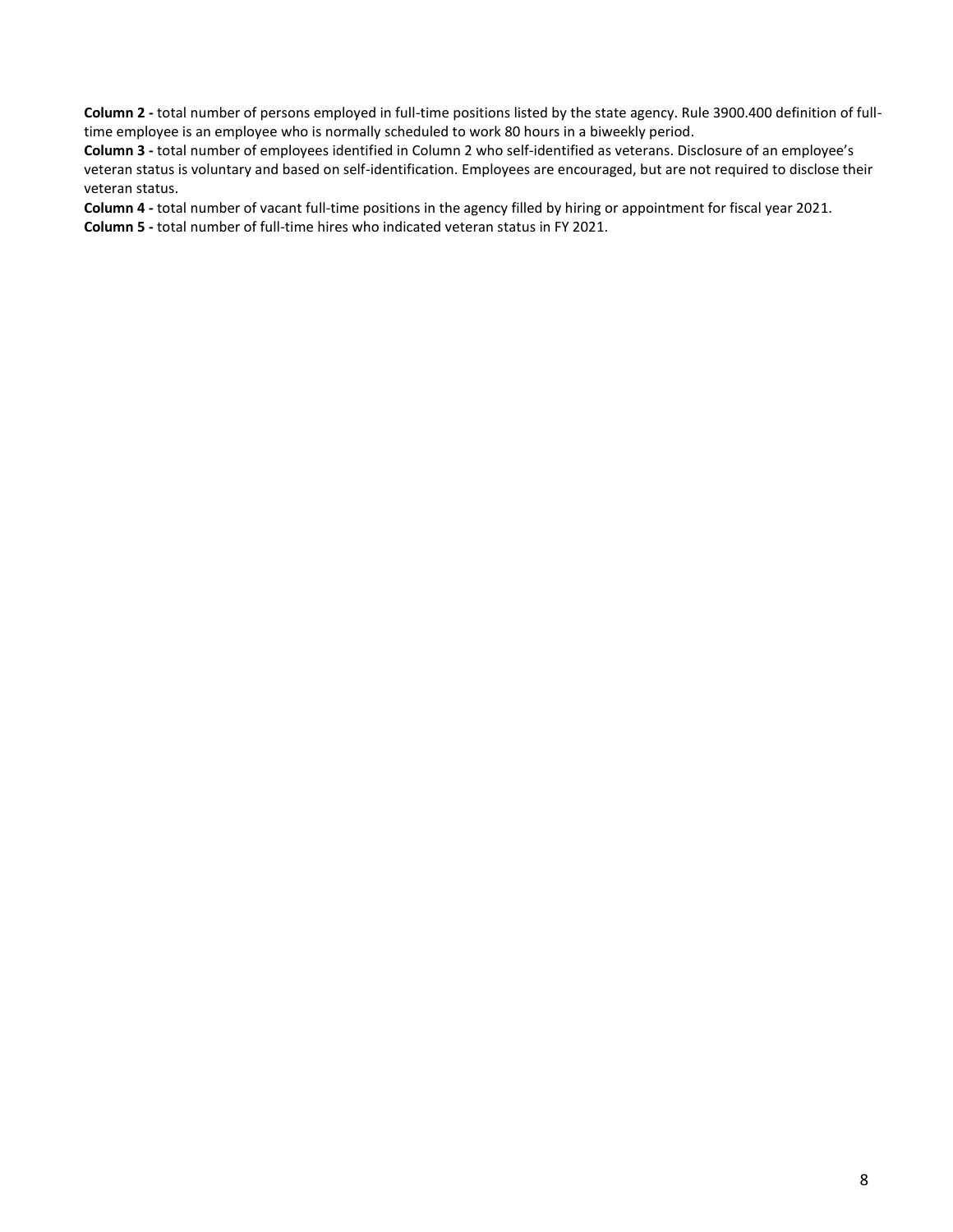# <span id="page-9-0"></span>**Veteran Applicants for State Government Employment – Table 2**

Table 2 shows a summary of veteran job applicants, interviewing, and hiring in fiscal year 2021.

- Approximately 4.3 percent of applicants for state employment are veterans.
- About 8.0 percent of applications submitted for full-time vacancies were submitted by veterans.
- Approximately 8.5 percent of the full-time jobs filled in FY 2021 were filled by veterans.

#### **Table 2 Veteran Applicants for State Government Employment in Cabinet-Level Agencies, FY 2021**

| <b>Cabinet-Level Agency</b>         | <b>Full-Time</b><br><b>Positions Filled</b> | <b>Total</b><br><b>Applications</b><br><b>Received</b> | Veteran<br><b>Applications</b> | <b>Veterans</b><br><b>Hired</b> |
|-------------------------------------|---------------------------------------------|--------------------------------------------------------|--------------------------------|---------------------------------|
| Administration                      | 22                                          | 1,712                                                  | 150                            | 0                               |
| Agriculture                         | 17                                          | 641                                                    | 37                             | 0                               |
| <b>Bureau of Mediation Services</b> | $\mathbf{1}$                                | 114                                                    | 10                             | 0                               |
| Commerce                            | 10                                          | 607                                                    | 37                             | 0                               |
| Corrections                         | 357                                         | 3,709                                                  | 223                            | 46                              |
| Education                           | 20                                          | 2,027                                                  | 208                            | $\mathbf{1}$                    |
| Employment & Economic Develop       | 213                                         | 7,264                                                  | 658                            | 9                               |
| Health                              | 175                                         | 7,902                                                  | 460                            | 5                               |
| <b>Housing Finance Agency</b>       | 23                                          | 1,256                                                  | 129                            | $\mathbf{1}$                    |
| Human Rights                        | $\overline{4}$                              | 361                                                    | 19                             | $\Omega$                        |
| <b>Human Services</b>               | 343                                         | 17,309                                                 | 1,259                          | 37                              |
| Labor & Industry                    | 43                                          | 1,220                                                  | 111                            | 3                               |
| <b>Military Affairs</b>             | 48                                          | 467                                                    | 39                             | 14                              |
| MN Management & Budget              | 22                                          | 1,601                                                  | 193                            | $\Omega$                        |
| <b>Natural Resources</b>            | 405                                         | 4,262                                                  | 177                            | 32                              |
| Office of Higher Education          | 10                                          | 418                                                    | 44                             | 0                               |
| Office of MN.IT Services            | 109                                         | 11,138                                                 | 1,397                          | $\overline{7}$                  |
| <b>Pollution Control Agency</b>     | 65                                          | 4,056                                                  | 160                            | $\overline{2}$                  |
| <b>Public Safety</b>                | 215                                         | 8,633                                                  | 709                            | 19                              |
| Revenue                             | 69                                          | 728                                                    | 50                             | 3                               |
| Transportation                      | 355                                         | 6,662                                                  | 406                            | 29                              |
| <b>Veterans Affairs</b>             | 96                                          | 2,318                                                  | 276                            | 15                              |
| <b>Total</b>                        | 2,625                                       | 84,405                                                 | 6,752                          | 223                             |

**Column 2 -** the total number of vacant full-time positions in the agency filled during fiscal year 2021

**Column 3 -** the total number of applications received for positions that were posted and closed in fiscal year 2021

**Column 4 -** the total number of applicants identified in Column 3 who self-identified as being a veteran

**Column 5 -** the total number of veterans hired in cabinet agencies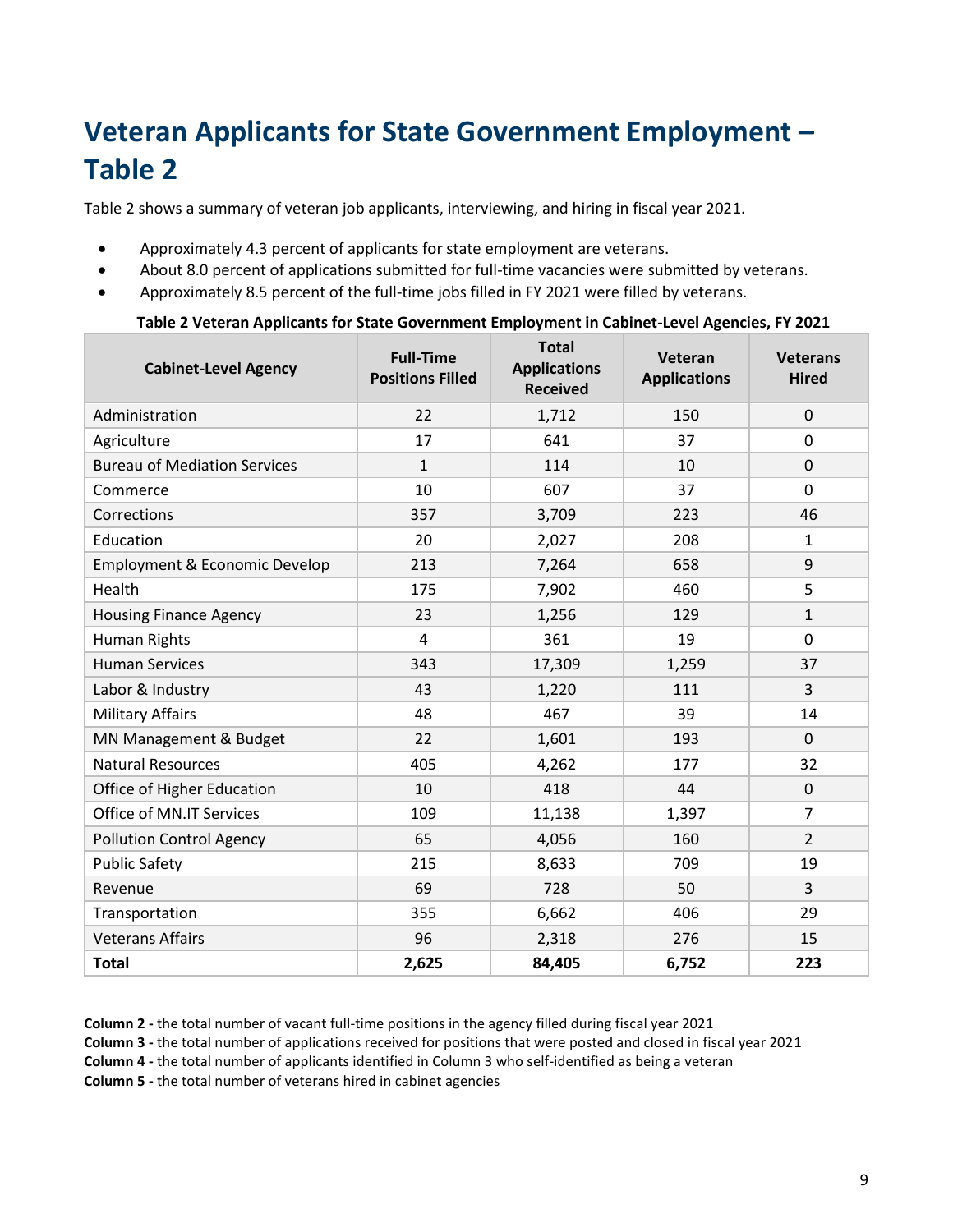# <span id="page-10-0"></span>**A. All Applicants Compliance Tracking**

Veterans are not a protected group under Minnesota statute, however the state continually monitors and actively recruits this group. U.S. Census data indicates that 4.0 percent of participants in the overall Minnesota workforce self-identify as veterans. However, for Minnesota state agencies to reflect demographics of the state workforce, a goal of 8 percent has been identified. Veterans currently represent 7.6 percent of full-time cabinet agency employees. In FY 2021, 8.5 percent of full-time hires were veterans.

# <span id="page-10-1"></span>**B. Historical Veteran Hiring in State Government**

Tables 3 shows a summary of veterans hired for positions in state government cabinet-level agencies between fiscal years 2010-2021. Key points:

- Since fiscal year 2011, veterans as a percentage of total hires have declined although there was a recovery in FY 2021.
- About 8.5 percent of new hires are veterans as of fiscal year 2021.

| <b>Fiscal Year</b> | <b>Number of Full-Time</b><br><b>Vacancies Filled</b> | Number of<br><b>Veterans Hired</b> | % Veterans Hired |
|--------------------|-------------------------------------------------------|------------------------------------|------------------|
| 2010               | 2,271                                                 | 203                                | 8.9%             |
| 2011               | 2,242                                                 | 250                                | 11.2%            |
| 2012               | 2,879                                                 | 273                                | 9.5%             |
| 2013               | 3,257                                                 | 324                                | 9.9%             |
| 2014               | 3,259                                                 | 299                                | 9.2%             |
| 2015               | 3,060                                                 | 258                                | 8.4%             |
| 2016               | 3,532                                                 | 274                                | 7.8%             |
| 2017               | 3,878                                                 | 307                                | 7.9%             |
| 2018               | 3,961                                                 | 298                                | 7.5%             |
| 2019               | 3,668                                                 | 266                                | 7.8%             |
| 2020               | 3,573                                                 | 242                                | 6.8%             |
| 2021               | 2,625                                                 | 223                                | 8.5%             |

#### **Table 3 Veterans Hired in State of Minnesota Government at Cabinet-level Agencies Fiscal Year 2010-21**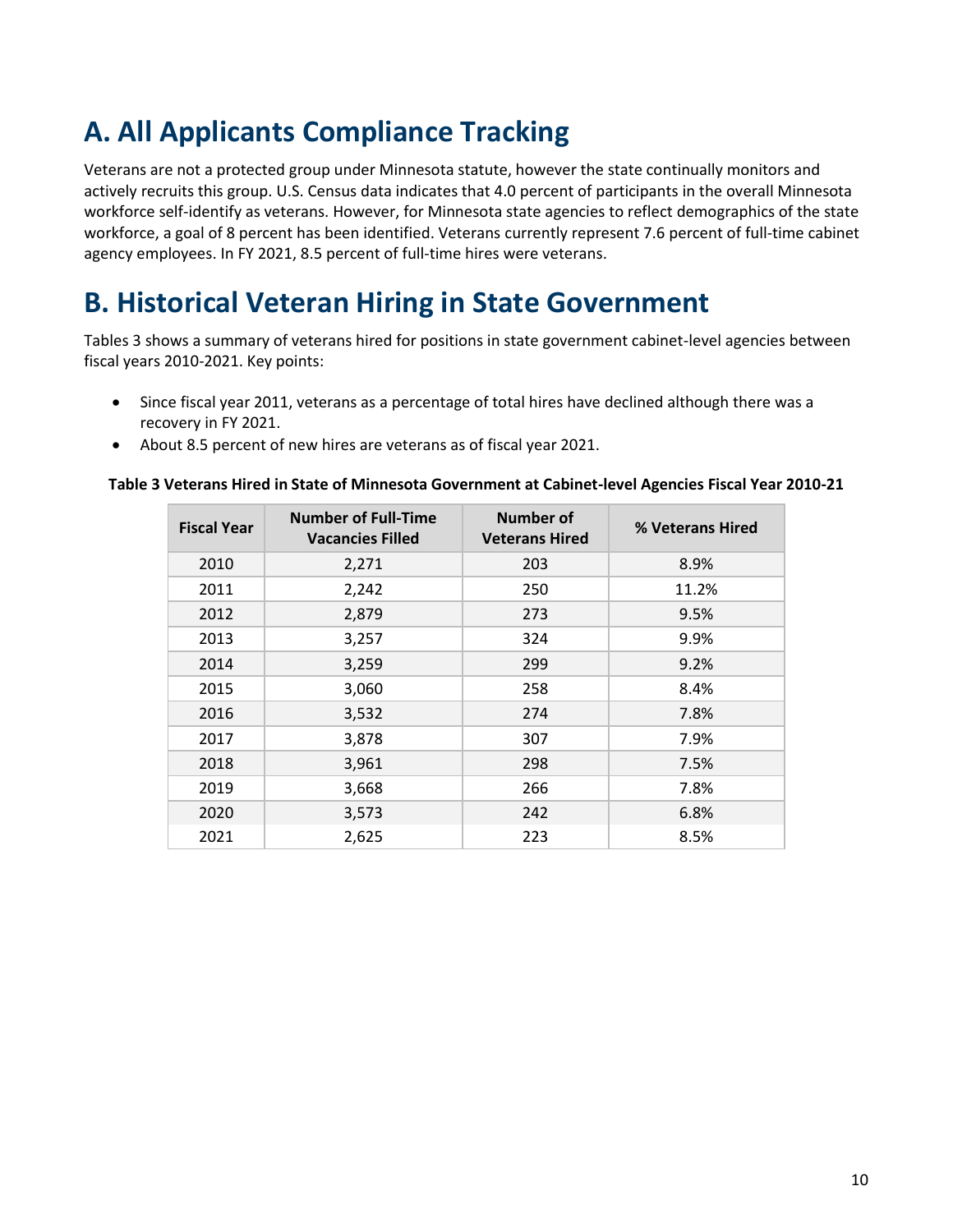# <span id="page-11-0"></span>**Statewide Veteran-Focused Initiatives, Programs, and Services**

The following section describes statewide initiatives, programs, and services available to Minnesota veterans. Many of the services listed involve collaboration between state or federal agencies and the Legislature, veteran advocacy organizations, and private companies.

# **Commanders Task Force**

The [Minnesota Commanders Task Force](http://www.mnctf.org/) is comprised of elected Commanders and Adjutants of nine congressionally-chartered Veterans Service Organizations in the State of Minnesota. The key functions of this group include developing a united veterans legislative agenda and actively advocating for it before the state and elected officials, serving as a non-partisan advisory group to the commissioner of Veterans Affairs, the governor, and legislators on veteran issues in the state, and working to form Veteran Service Organization partnerships in program development.

## **Department of Natural Resources Licensing**

The [Minnesota Department of Natural Resources](http://www.dnr.state.mn.us/licenses/military/index.html) provides special privileges to veterans for hunting licenses, firearm safety training, fishing licenses, state park vehicle permits, and the Minnesota Conservation Volunteer magazine. The program also provides free deer hunting licenses; permission to hunt small game without a license; and free annual Minnesota state park permits.

# **Military Service; Tax Implications for Retirement Pension and Pay**

To the extent included in federal taxable income, compensation received from a pension or other retirement pay from the federal government for service in the military, as computed under United States Code, title 10, sections 1401 to 1414, 1447 to 1455, and 12733, is a subtraction. The subtraction must not include any amount used to claim the credit allowed unde[r section 290.0677.](https://www.revisor.mn.gov/statutes/?id=290.0677)

# **Military Tax Related Benefits**

The Minnesota Department of Revenue provides [tax credits and tax relief](https://www.revenue.state.mn.us/military-service-members) for current, retired, and disabled military service members. Credit and tax relief includes the Active-duty military pay subtraction, Military Spouses Residency Relief Act, credit for military service in a combat zone, tax credit for past military service, tax debt relief for deceased active duty military, and market value exclusion on homesteads of disabled veterans.

# **Minnesota Association of County Veterans Service Officers**

The [Minnesota Association of County Veterans Service Officers](http://www.macvso.org/) works collaboratively with the Minnesota Department of Veterans Affairs and nationally chartered veterans service organizations in promoting the interests and welfare of veterans, their families, and survivors. Their focus is to enhance the quality of their lives through advising, counseling, claims assistance, education, advocacy, and special programs. All services aim to ensure that veterans, their families, and survivors receive all the benefits and services so well deserved for the hardships they have endured.

# **Minnesota GI Bill**

The [Minnesota GI Bill](https://www.ohe.state.mn.us/mPg.cfm?pageID=1803) program provides postsecondary educational assistance to eligible Minnesota veterans, non-veterans who served in the military and eligible spouses and children. Full-time undergraduate or graduate students may be eligible to receive up to \$1,000 per semester and part-time students can receive up to \$500 per semester (up to \$3,000 per academic year and \$10,000 per lifetime). Eligible veterans may also receive [on-job](https://mn.gov/mdva/resources/employment/ojtapprenticeship.jsp)[training and apprenticeship funds](https://mn.gov/mdva/resources/employment/ojtapprenticeship.jsp) up to \$2,000 per fiscal year for either program.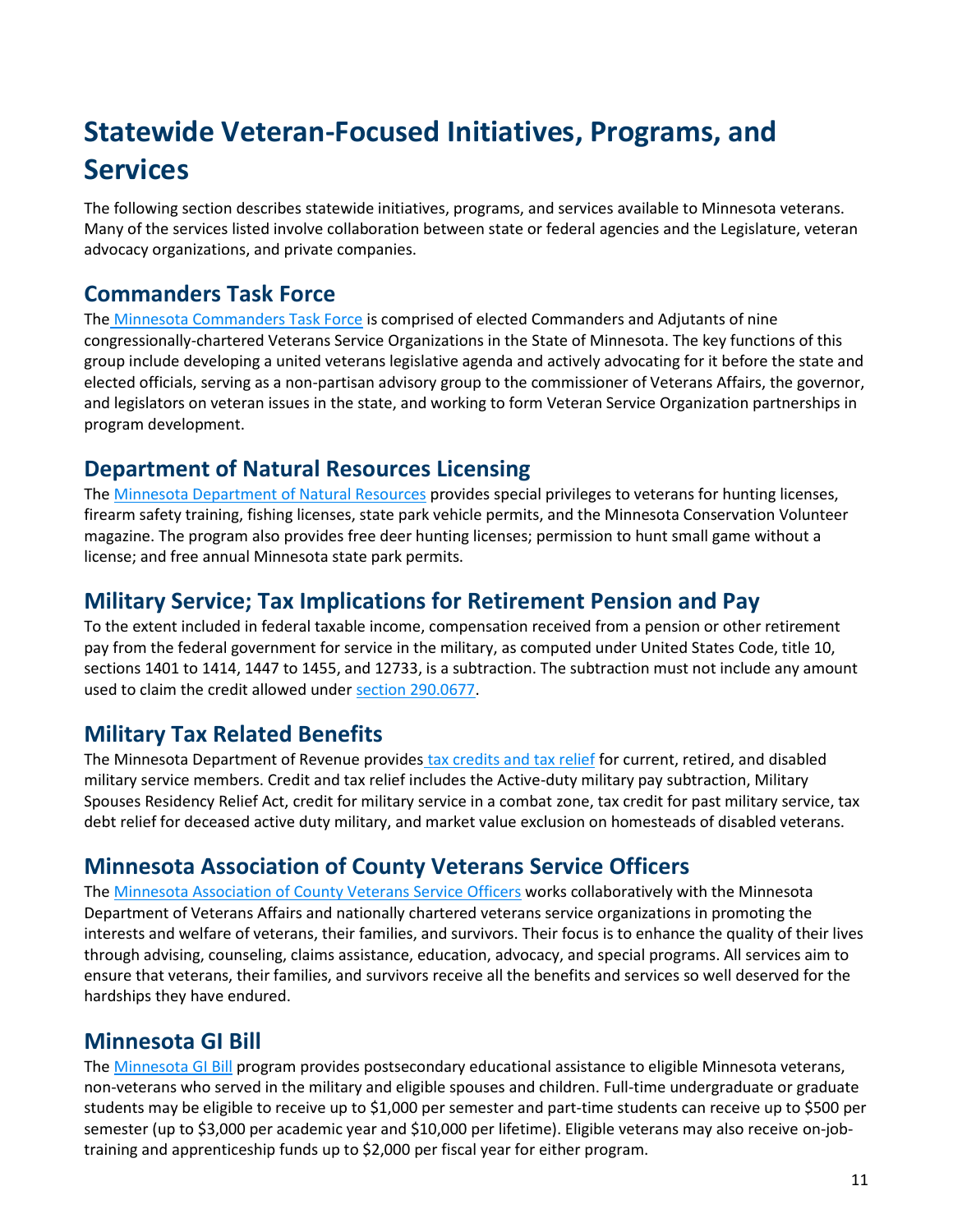# **Transition Resource Fairs**

The Minnesota Department of Corrections hosts onsite [facility transition fairs](https://mn.gov/doc/community-supervision/reentry-resources/) for veteran inmates. The transition fairs present opportunities for inmates with 18 months or less to serve. The goal is to provide contacts and resources for inmates in housing, family support, personal finance, transportation, employment, and mental health. Hundreds of inmates at the host facility are invited to attend. These events are designed to provide veteran inmates who are transitioning back into the community with resources to assist them with successful reentry. Resources are provided in conjunction with other state agency exhibitors and include the Department of Human Services offering a three-week work readiness training for people with criminal histories. Additional exhibitors include: trade unions, faith-based groups, community nonprofits, and volunteer groups.

## **Transition Coalition**

The Minnesota Department of Corrections partners with nonprofit agencies to provid[e support for veteran](https://mn.gov/doc/community-supervision/reentry-resources/)  inmates [re-entering the community](https://mn.gov/doc/community-supervision/reentry-resources/) after incarceration and treatment. The coalition produces an electronic newsletter which contains information related to facility transition fairs, training announcements, grants and contract requests for proposals and other reentry program networking opportunities.

## **Veterans Employment Services**

[Veterans Employment Representatives](https://mn.gov/deed/job-seekers/veteran-services/) are located at the Minnesota Department of Employment and Economic Development's Workforce Centers and are available to work one-on-one with service members in their job search. The individualized assistance includes help with resumes, interviewing skills, networking techniques, referrals to other veteran services, and assistance connecting with employers.

## **Veterans Business Program**

Minnesota Department of Transportation's [Veterans Business Program](http://www.dot.state.mn.us/civilrights/tgb-veterans.html) provides verified veteran-owned small businesses with increased access to state contracting opportunities. This program is for Minnesota-based businesses that are at least 51 percent own by veterans.

#### **Volunteer Income Tax Assistance (VITA)**

The [Minnesota Department of Revenue](https://www.revenue.state.mn.us/free-tax-preparation-sites) provides veterans with free assistance to file their state income and property tax returns. Veterans (and other selected groups) can access this service from over 200 sites across Minnesota.

#### **Veterans Business Loan Program**

For veterans interested in starting a new business in Minnesota or reestablishing a business left behind after deployment to active duty, the Minnesota Department of Employment and Economic Development provides several resources including expert business guidance and some targeted business financing options.

# **Commercial Driver's License**

The Minnesota Department of Public Safety offers a waiver for qualified service members for commercial drivers to apply without skills steps. This waiver can be used by service members who are currently licensed, who are or were employed within the past year (12 months) in military positions requiring the operation of a military motor vehicle equivalent to a Commercial Motor Vehicle (CMV). Commercial Driver's License knowledge written tests cannot be waived.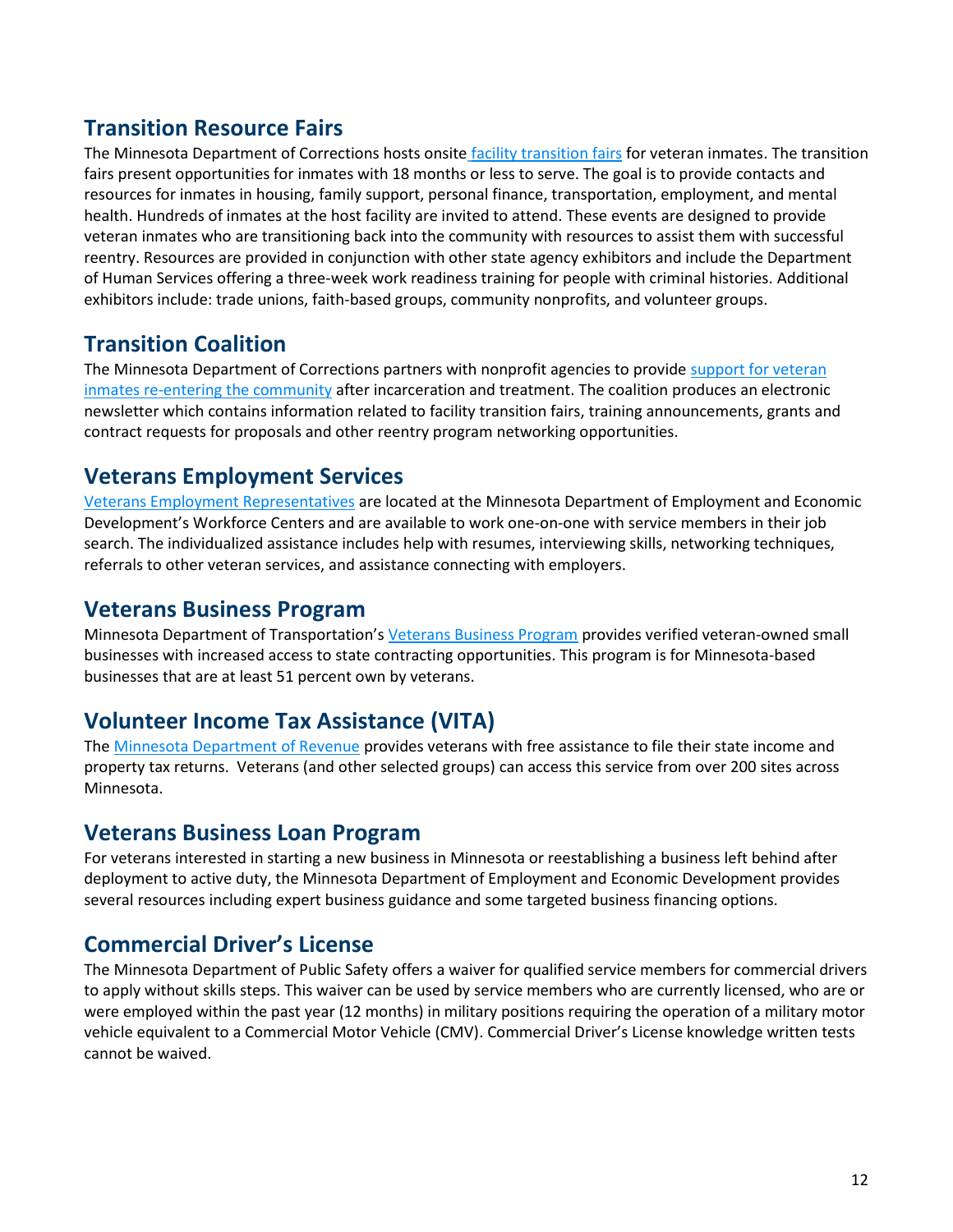# <span id="page-13-0"></span>**State Resources Dedicated to Veteran Support**

The state has veteran-focused positions responsible for supporting veterans as they reintegrate back into civilian life and the workforce. These positions are typically employed at the Minnesota Department of Veterans Affairs, Minnesota Department of Employment and Economic Development, Minnesota Department of Military Affairs, and Minnesota State Colleges and Universities. In addition, all state agencies have personnel that assist veterans, many agencies also have websites dedicated to veteran information, resources, and services.

## **Minnesota Department of Veterans Affairs Staff**

The entire MDVA staff is charged with assisting Minnesota's veterans and their families to obtain their rightful benefits and services. Key MDVA positions with a particular focus on assisting veterans include: Veterans Assistance Coordinators and Veterans Claims Representatives.

The agency also has employees who conduct outreach activities and assist veterans in need. This work is conducted across many divisions. One division serves American Indians who are part of native tribes and eligible for veterans benefits. Division staff assist them with the application process to obtain these benefits. Another division conducts outreach to homeless veterans living on state lands.

## **Minnesota Department of Military Affairs**

The [Minnesota Department of Military Affairs](http://www.minnesotanationalguard.org/) is also known as the Minnesota National Guard. The agency provides leadership, resources, and support to the Nation Guard. The Minnesota National Guard has more than 13,000 service members. More than 400 National Guard service members are deployed to multiple locations.

# **Attorney General's Veterans Assistance Uni[t](https://www.ag.state.mn.us/Consumer/Handbooks/VetHnbk/Default.asp)**

[The Minnesota Attorney General's Office](https://www.ag.state.mn.us/Consumer/Handbooks/VetHnbk/Default.asp) helps veterans, service members, or a member of their family with veteran's benefits, TRICARE benefits, credit issues, home mortgage, identity theft, and more. Contact 651-296- 3353 or 1-800-657-3787 for free information about voluntary mediation services to help resolve problems.

# **Veterans Employment Representatives and Disabled Veterans Outreach Representatives**

The responsibilities of the Minnesota Department of Employment and Economic Development's [Veterans](https://mn.gov/deed/job-seekers/veteran-services/)  [Employment Representatives and Disabled Veterans Outreach Representative](https://mn.gov/deed/job-seekers/veteran-services/) positions include:

- Identify veterans interested in working for state agencies.
- Recruit veterans for all state jobs and promote the state at job fairs.
- Promote Minnesota as a veteran-friendly employer at state and national conferences.
- Coach veterans on the state hiring process and online employment tools.
- Outreach to veteran organizations and advocates such as the County Veteran Service Officer, VFW, American Legions, and Disabled American Veterans to promote state employment.
- Outreach to veteran-focused minority and disability organizations.
- Assist veterans and their families with housing, health, or other issues.

#### **Higher Education Veteran Program Coordinators**

This program connects veterans wit[h educational benefits and resources](https://mn.gov/mdva/resources/education/higheredveteransprograms.jsp) to be successful in college. Onsite assistance is given to military members and their families at colleges and universities. The goal of the program is to assist veterans in removing barriers to enrollment and access to benefits.

Coordinators work with the Minnesota State campuses to: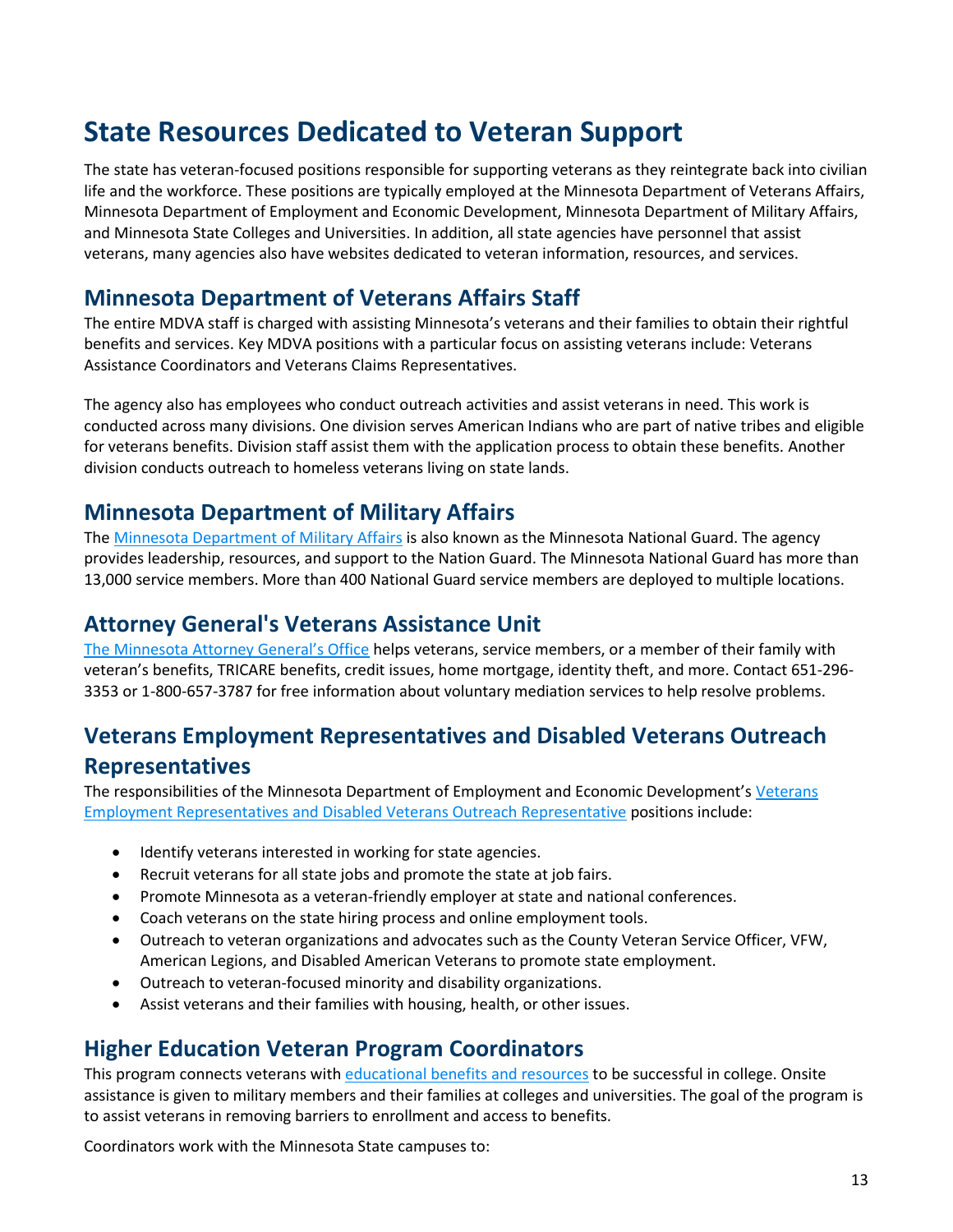- Provide a welcoming environment for students to interact with other students who are veterans or family members of veterans.
- Facilitate communication between departments and staff who regularly interact with veterans.
- Provide information about veteran services, military education benefits and financial resources, scholarships, and veteran and family support activities.
- Provide training for campus staff related to veteran issues and concerns.
- Obtain feedback from veterans and work to remove barriers to services.
- Provide veteran-friendly policies and procedures.
- Organize and provide training on veterans issues.
- Meet with guard units and their families prior to deployment and provide information about education benefits they earn while deployed.

## **State Agency Human Resource and Labor Relations Staff**

[State agency human resources and labor relations staff m](https://mn.gov/mmb/employee-relations/equal-opportunity/veterans/)ust be knowledgeable about applicable veteran laws to ensure agency compliance. This includes laws related to veterans' preference, noncompetitive appointments of certain disabled veterans, veterans' preference hearings, FMLA and military personnel, and Uniformed Services Employment and Reemployment Rights Act (USERRA).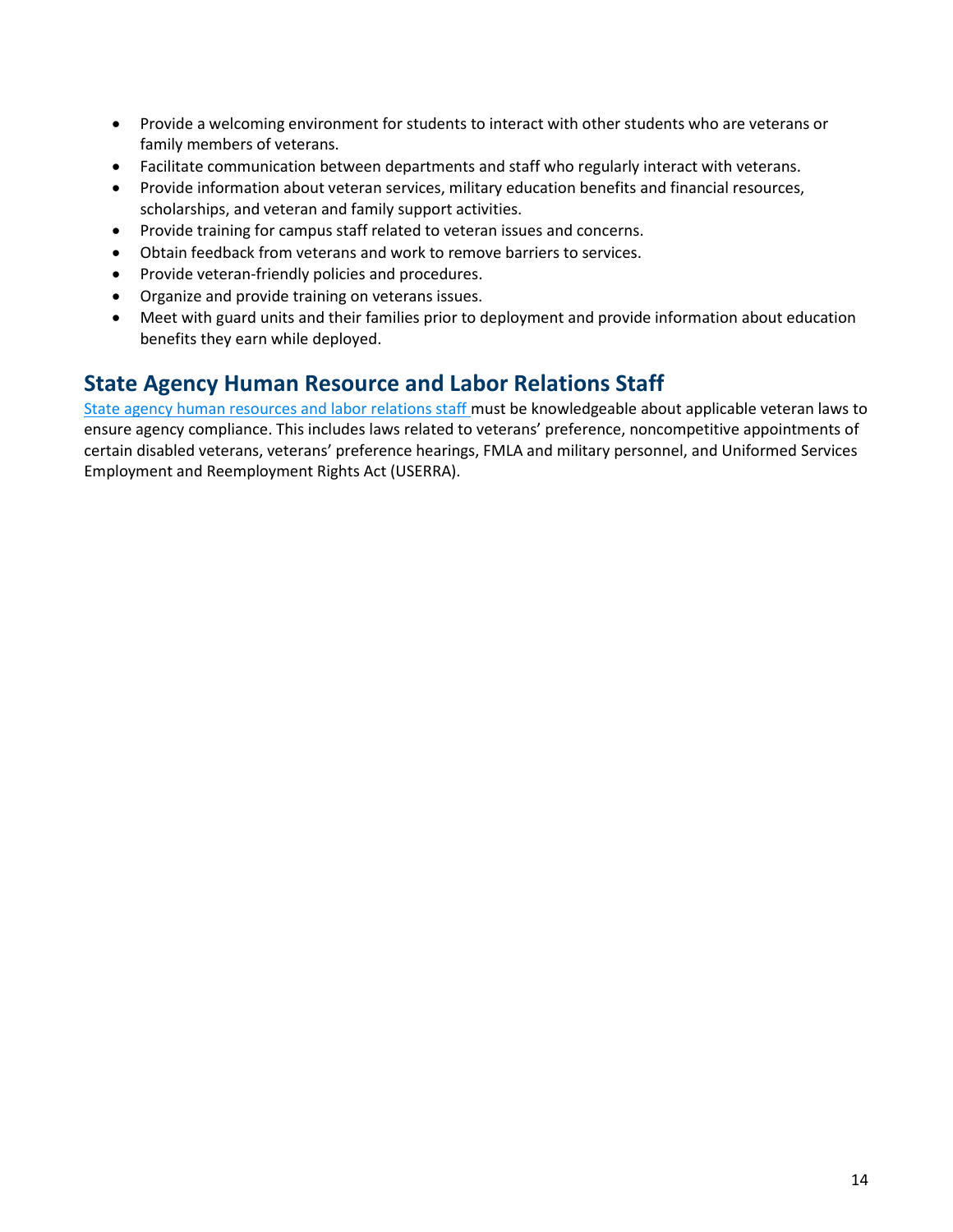# <span id="page-15-0"></span>**Recruitment, Partnerships, and Outreach Activities**

State agencies and Minnesota State are proactive in their veteran-focused recruitment, partnerships, and outreach activities. Representatives of state agencies attend key veteran job fairs and conferences to build relationships with veteran organizations and advocates. In turn, they promote state employment to their veteran clients. The goal of these efforts is to promote the state as a veteran-friendly employer and increase employment opportunities for veterans in state government.

#### **1. Recruitment**

Below are examples of veteran-focused recruitment activities state agencies participated in throughout FY 2021. Some of these activities were adapted due to public health concerns related to the COVID-19 pandemic.

#### **Statewide "Beyond the Yellow Ribbon" Community Events**

State agencies recruit at various yellow ribbon community and reintegration events around the state. This comprehensive program connects service members and their families with community support, training, services, and resources.

#### **Yellow Ribbon Company Seminars**

The Department of Military Affairs hosts Yellow Ribbon Company Seminars to bring together human resource and hiring managers to: 1) Build relationships; 2) Share best practices; and 3) Receive updates on military support initiatives focused on veteran recruiting, hiring, and retention to provide military connected employee support. Additionally, Yellow Ribbon Community Networks (in 219 cities and 26 counties) to coordinate with local business communities on veteran hiring.

#### **Interview Accommodations**

State agencies follow the Uniformed Services Employment and Reemployment Right Act (USERRA) guidelines to provide job interviews to deployed soldiers using a variety of telecommunication tools.

#### **The Military.com Career Expo**

Military.com hosts a large job board for veterans and military-friendly employers and sponsors numerous career expos across the country giving employers and veterans an opportunity to meet face to face to discuss job opportunities.

#### **Minnesota Veterans Career Fair**

This career fair was sponsored by the Department of Military Affairs, the Department of Employment and Economic Development, and Minnesota Management and Budget. MMB partnered to ensure enterprise wide participation.

#### **2. Partnerships**

#### **Examples of organizations state agencies work with to support veterans:**

- American Gulf War Veterans Association
- American Legion
- Army National Guard
- Beyond the Yellow Ribbon
- County Serves Veteran Officers (CSVO)
- DEED Disabled Veterans Outreach Representatives
- DEED Veterans Employment Representatives
- Disabled American Veterans (DAV)
- **Employment Action Centers**
- Goodwill Easter Seals Military Services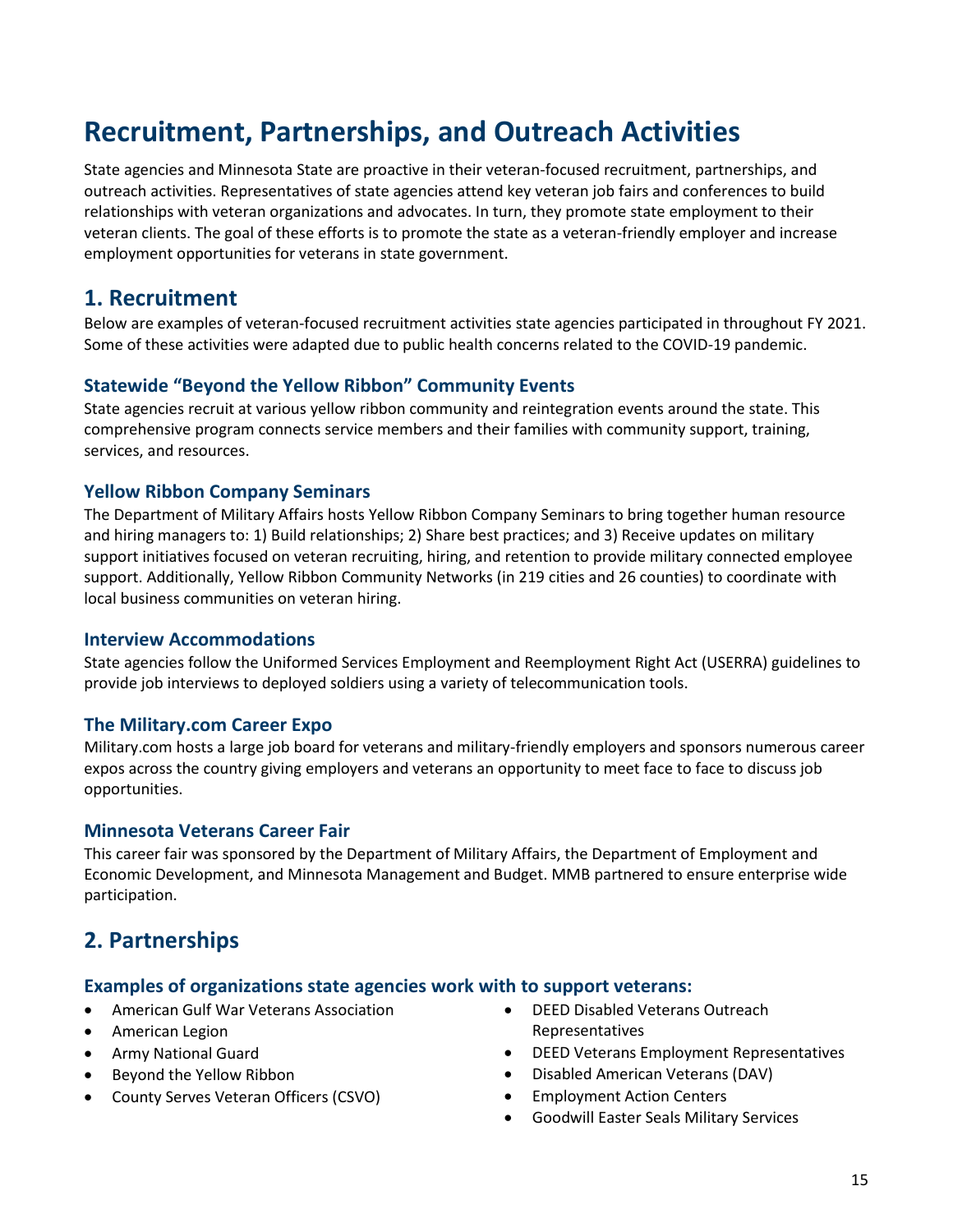- Higher Education Veterans Programs Campus Coordinators
- Local Chambers of Commerce
- Lions Club
- MN Assistance Council for Veterans (MAVC)
- MN Attorney General's Veterans Assistance Unit
- MN Department of Military Affairs
- MN Department of Veterans Affairs

# **3. Outreach**

#### **Helping Women Veterans Find Careers**

The Minnesota Department of Employment and Economic Development Veterans Employment Representative at the Ramsey County-Work Force Center is a networking program to help female veterans in the metro area find employment. The Minnesota Department of Veterans Affairs and the Minneapolis American Indian Center are working together to assist female veterans in navigating programs and services available to them.

#### **Minnesota Assistance Council for Veterans**

The Minnesota Assistance Council for Veterans (MACV) is a nonprofit organization that assists veterans experiencing homelessness or other life crises with transitional and permanent housing. They work with the Department of Corrections' Sentencing to Serve Program, a program that allows carefully selected non-violent offenders to work on community improvement projects. The Sentencing to Serve crews assists with lawn care and snow shoveling at resident housing for veterans and their families in both the Twin Cities and Duluth areas.

#### **Minnesota Department of Military Affairs**

The Director of Military Outreach from Military Affairs and the Beyond the Yellow Ribbon Deployment Cycle Support Team partner on the following initiatives:

- Identify and track unemployed veterans and connect them with local, state, and federal resources to assist the veteran with employment.
- Share best practices of veteran recruitment strategies with employers.
- Connect veterans with higher education resources.
- Provide training to veterans in resume writing, interviewing, and networking.
- Promote the use of Workforce Centers and Veteran Employment Representatives.
- MN Rotary Clubs
- MN VA Hospitals
- Serviceman's Club
- Student Veterans of America (SVA)
- US Department of Veterans Affairs
- Vietnam Veterans of America
- Veterans of Foreign Wars (VFW)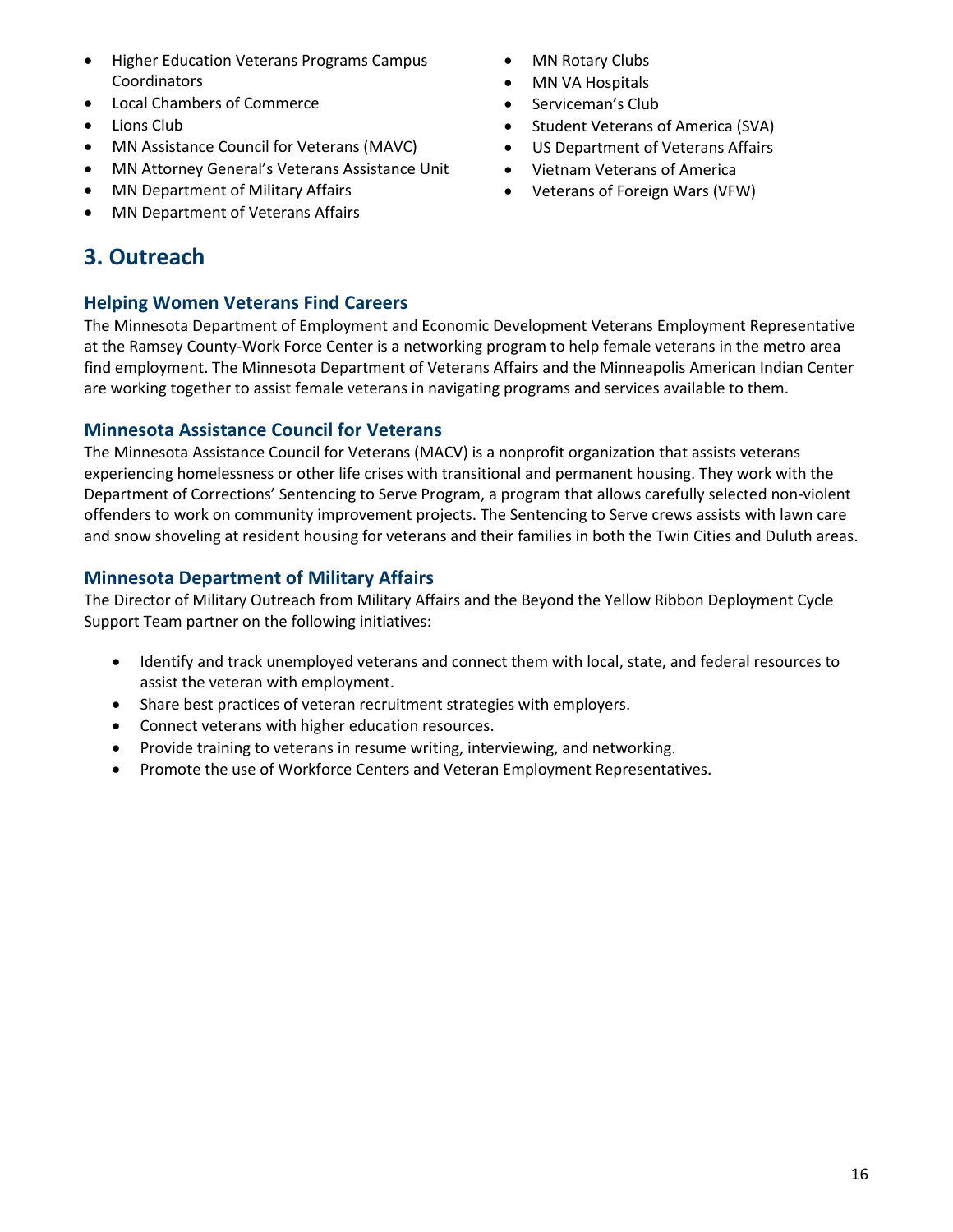# <span id="page-17-0"></span>**Targeted Veteran Advertising**

Agencies report advertising job vacancies with a variety of different job boards, websites, and organizations. State agencies advertise their job announcements at the following events and venues including, but not limited to:

- [AbillityLinks](https://abilitylinks.org/)
- [County Veteran Service Officer](https://www.nacvso.org/) (CVSO)
- [Career One Stop](https://www.careeronestop.org/)
- [Disabled American Veterans](https://www.dav.org/) (DAV)
- [Minnesota Department of Employment and](https://mn.gov/deed/)  [Economic Development](https://mn.gov/deed/)
- [Disabled Veterans Rest Camp](http://www.vetscampmn.org/)
- [Duluth Veteran Center](https://www.va.gov/directory/guide/facility.asp?ID=425)
- [Employer Support of the Guard and Reserve](https://esgr.mil/)
- [Employment Action Center \(EAC\)](https://www.prlog.org/11877184-mpc-partners-with-eac-to-create-jobs-for-veterans.html)
- [GI Jobs Magazine](http://www.gijobs.com/)
- [Goodwill Easter Seals Military Services](http://www.goodwilleasterseals.org/)
- [JobsinMinneapolis.com](https://www.jobsinminneapolis.com/)
- [Military.com](https://www.military.com/)
- [MilitaryVetJobs.com](file://///filer/share/EHR/Workforce%20Diversity/10%20Reports/Veteran%20Report/militaryvetjobs.com)
- [MinnesotaDiversity.com](https://www.minnesotadiversity.com/about-us)
- [MinnesotaJobs.com](https://gcc01.safelinks.protection.outlook.com/?url=http%3A%2F%2Fminnesotajobs.com%2F&data=02%7C01%7CNickyia.Cogshell%40state.mn.us%7C06214fafa1df4ee1828408d7b6f96aaa%7Ceb14b04624c445198f26b89c2159828c%7C0%7C0%7C637179054654836963&sdata=x2M1Pbh8jyMRYuMQthJWV1FSM95kQSGjvIQsqBE%2B7eE%3D&reserved=0)
- [MinnesotaWorks.net](http://www.minnesotaworks.net/)
- [MN Assistance Council for Veterans](http://www.mac-v.org/)
- [MN Army and Air National Guard](http://www.minnesotanationalguard.org/)
- [MN Department of Veterans Affairs \(MDVA\)](file://///filer/share/EHR/Workforce%20Diversity/10%20Reports/Veteran%20Report/mn.gov/mdva)
- [Minnesota Department of Veterans Affairs](https://mn.gov/mdva/resources/education/ocrc.jsp)  [Higher Education Resource Centers](https://mn.gov/mdva/resources/education/ocrc.jsp)
- [Minnesota State CAREERwise Education](https://careerwise.minnstate.edu/)
- [Navy and Marine Reserves](http://www.marines.com/)
- [National Association of Veterans Upward](http://www.navub.org/)  [Bound \(NAVUB\)](http://www.navub.org/)
- [Northland College Military Veteran Services](https://www.northland.edu/live/services/veterans)
- [Veteran Journal Magazine](http://www.theveteranjournal.net/)
- [Veterans of Foreign Wars \(VFW\)](http://www.vfw.org/)
- [US Department of Veterans Affairs](http://www.va.gov/)
- [Wounded Warriors](https://www.woundedwarriorproject.org/)
- [Minnesota Department of Education](http://education.state.mn.us/MDE/dse/milfam/)  [Veteran Resources for Military Families](http://education.state.mn.us/MDE/dse/milfam/)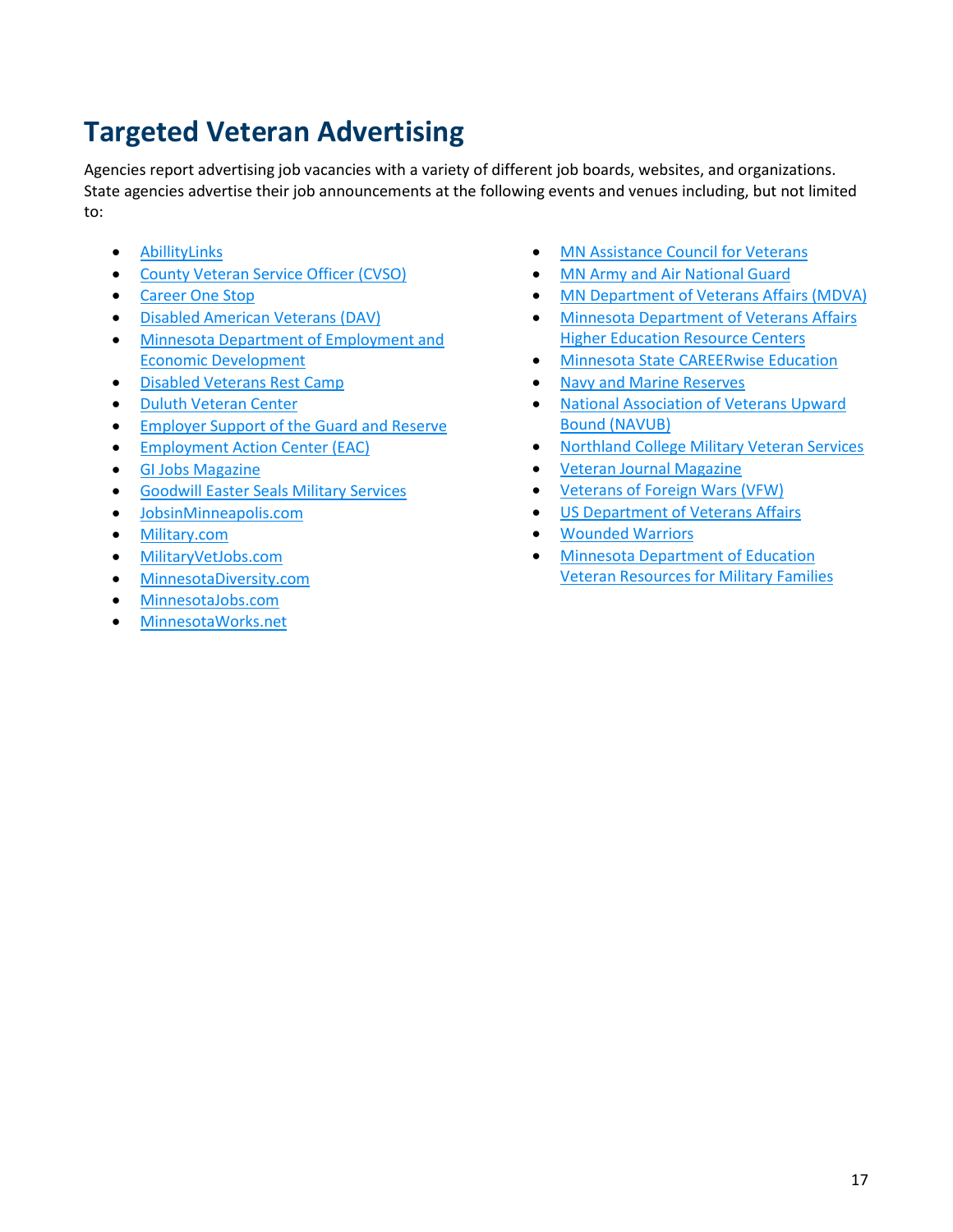# <span id="page-18-0"></span>**Retention, Reintegration Support, and Training**

#### **Retention**

The Department of Human Services has an active veterans Employee Resource Group (ERG) comprised of over fifty members. This veterans ERG is a group of employed veterans who meet with the purpose of supporting one another and advancing the mission, values, and goals of DHS. Currently, this group partners with the Veterans Administration to help develop and implement training, resources, and benefits.

## **Reintegration Support**

Reintegration support is a key factor in successfully returning veterans to work. Comprehensive reintegration programs provide a supportive environment which encourages the veteran to remain employed. It is also important for deployed employees to know they are remembered and supported while on active duty.

Typical agency support activities include the following:

- Pre-deployment:
	- $\circ$  Meet with the employees to discuss how the agency can best stay connected with them and their families.
	- $\circ$  Ask the employee to designate a representative who can legally interact with the state agency on their behalf.
	- o Discuss benefits, human resources policies, leave time, etc.
	- o Provide FMLA training.
- During deployment:
	- o Guide deployed employees throughout the reintegration process.
	- o Hold positions for deployed employees.
	- o Encourage employees to return to their positions after deployment.
	- o Ensure agency employees informed about their deployed co-workers using agency newsletter and intranet sites when given privacy authorization.
- Post-deployment:
	- $\circ$  Conduct "Welcome Back" recognition events for deployed employees upon return.
	- o Give appreciation awards for special recognition to veteran employees.
	- $\circ$  Develop individualized soldier return to work plans or supplementary training for smooth transition back to work.
	- o Grant additional time off for reintegration, if requested.
	- o Provide information and resources about Post Traumatic Stress Disorder (PTSD), Traumatic Brain Injury (TBI) and other related programs such as the Employee Assistance Program (EAP) to both supervisors and returning veterans.

# **Training**

Some state agencies provide and participate in training to ensure that managers, supervisors, and state employees are knowledgeable, in compliance with applicable veteran laws, and using best practices for supporting veterans in the workplace.

Training offered by state agencies for their employees includes the following topics:

- Reintegration training for leadership staff and the returning deployed employees regarding smooth transitions back into the civilian workforce.
- Uniformed Services Employment and Reemployment Act (USERRA) training to outline the responsibilities of the employer and the rights and benefits awarded to veteran employees. For this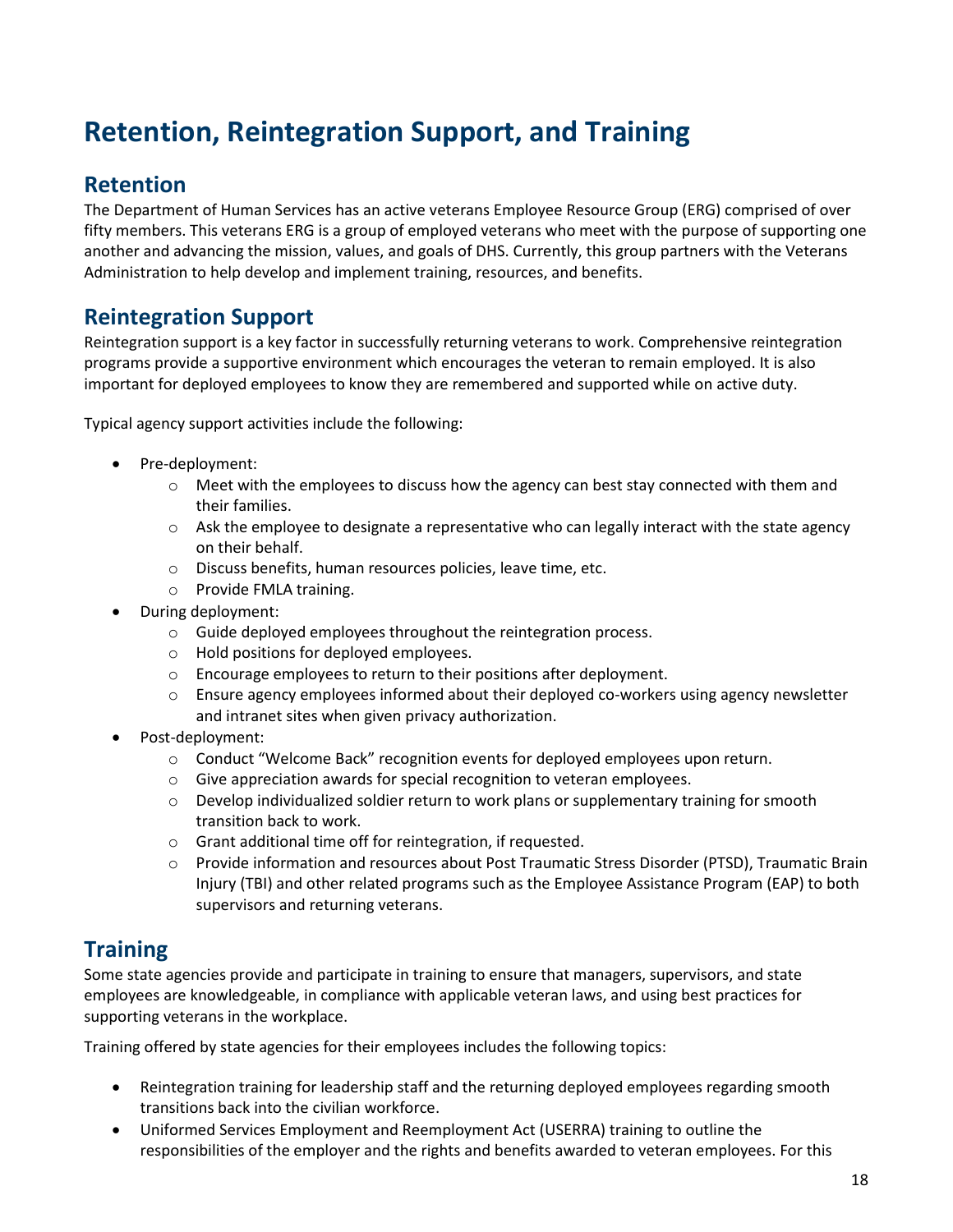reporting period, the Department of Natural Resources and Department of Transportation partnered to host a series of trainings for hiring managers and supervisors.

- Specific applications of the Family Medical Leave Act (FMLA) to deployed state employees and military family members.
- Recently Separated Veteran Interview Law.
- Noncompetitive Appointment of Certain Disabled veterans and Veteran Preference Act Training.
- DNR supervisor training resources available on the agency's intranet. Topics range from sensitivity to matters related to the combat zone, family adjustment, crisis intervention, and substance abuse.
- MnDOT's "*We all Serve Fort Minnesota*" training video.
- Resilience, Risk Reduction, and Suicide Prevention (R3SP).
- Post-traumatic stress disorder, traumatic brain injury, and suicide prevention sessions for veteran counselors and coordinators at Minnesota State campuses.
- Military Discharge Upgrades training.
- The Department of Veterans Affairs, the Department of Employment and Economic Development (DEED), and the Department of Military Affairs, and the Department of Labor offer the *Leaders in Veterans Employment* training for HR directors, staff, and hiring managers on the value of hiring veterans.
- Agency recruiters who are responsible for finding talent to fill state positions have dedicated certain Statewide Recruiters Meetings to discuss veteran hiring strategies.